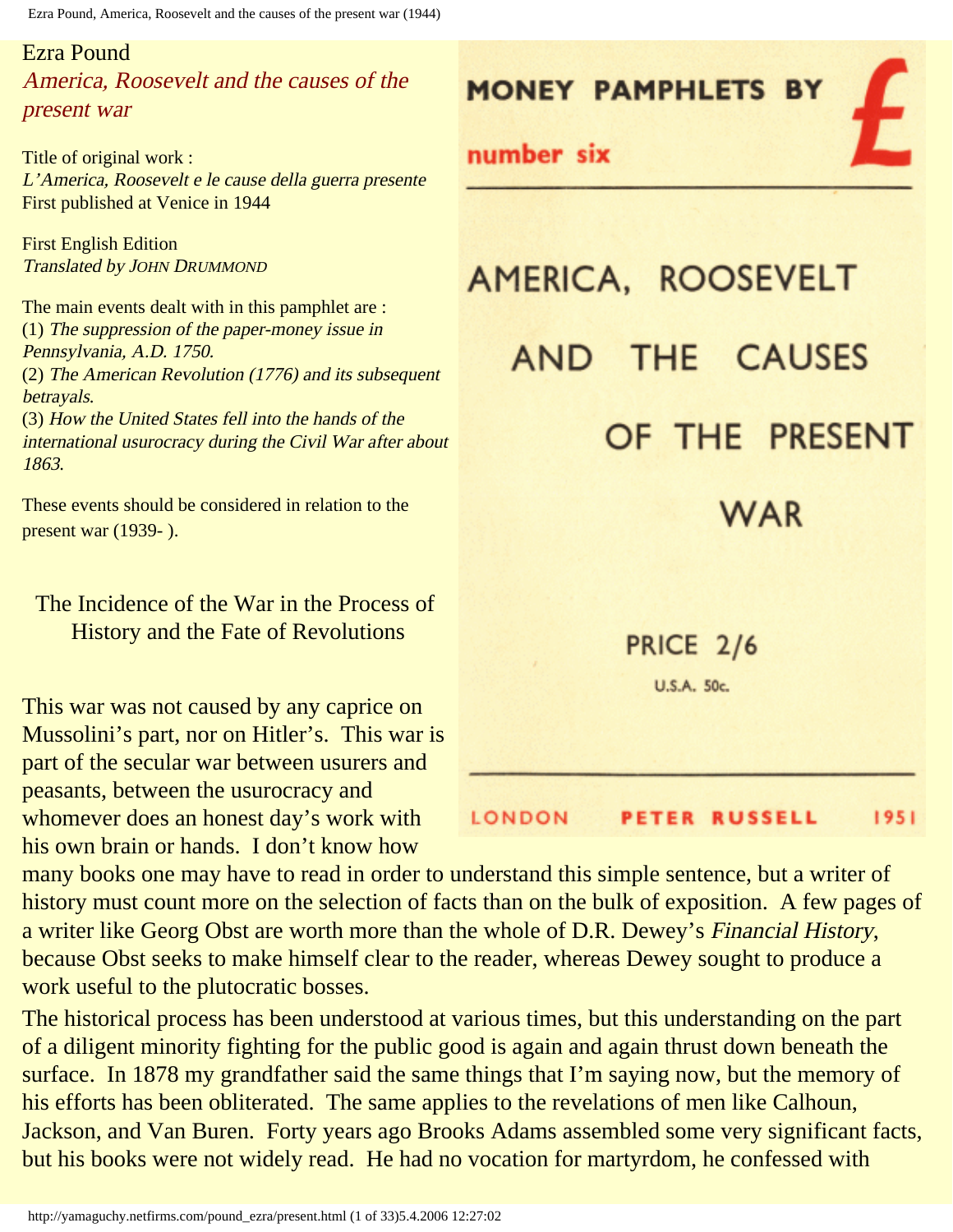irony.

There are, perhaps, thirty books a knowledge of which will enable us to understand how the American Revolution has been, and is still being, continued by the Italian Revolution, but none of these thirty books will be found on the bookstalls. It took me seven years to get hold of a set of The Works of John Adams, published in 1850-56 in ten volumes, edited with a Life of the Author by Charles Francis Adams, grandson of the Father of the Nation. Besides, these works are partly incomprehensible to anyone who is not already provided with some knowledge of economic or, more specifically, monetary matters.

If you can understand the cause, or causes, of one war, you will understand the cause or causes of several—perhaps of all. But the fundamental causes of war have received little publicity. Schoolbooks do not disclose the inner workings of banks. The mystery of economics has been more jealously guarded than were ever the mysteries of Eleusis. And the Central Bank of Greece was at Delphi.

In the nineteenth century the public more or less believed that political economy had been invented by Adam Smith. Regius Professorships were founded to falsify history and teach Whiggery. And even the Tudor monarchs used to talk about "tuning the pulpits."

The cardinal fact of the American Revolution of 1776 was the suppression, in 1750, of the paper-money issue in Pennsylvania and other colonies, but history as taught in the U.S.A. speaks of more picturesque matters, such as the Boston Tea Party.

Ethics arise with agriculture. The ethics of the nomad do not go beyond the distinction between my sheep and your sheep. If the study of Aristotle and Demosthenes has not actually been suppressed, it has at least been soft-pedalled for perfectly deliberate and definite reasons. Certain classical authors speak too frankly for the tastes of the Grand Seigneurs of Usury.

The terminology of financial operations has already been studied and set forth with uncommon seriousness by Claudius Salmasius (De Modo Usurarum and De Foenore Trapezitico, Lugd. Bat. (Leyden), 1639 and 1640). But even those encyclopaedias that mention his name tend to ignore these two books.

What constitutes a sound basis of credit was already known and affirmed at the beginning of the seventeenth century by the founders of the Monte dei Paschi of Siena. It was, and is, the abundance, or the productive capacity, of nature taken together with the responsibility of the whole people.

I quote these apparently unconnected facts to indicate that certain high crimes are not due to any negligence on the part of a handful of scholars, and cannot be attributed to the ignorance of the whole of humanity, but that they can only happen on account of the ignorance of the great majority.

What the sages understood was recorded, but inscriptions disappear, books decay, while usurocratic publicity floods the public's mind like a muddy tide, and the same greed, the same iniquities and monopolies rise up again subjecting the world to their foul dominion.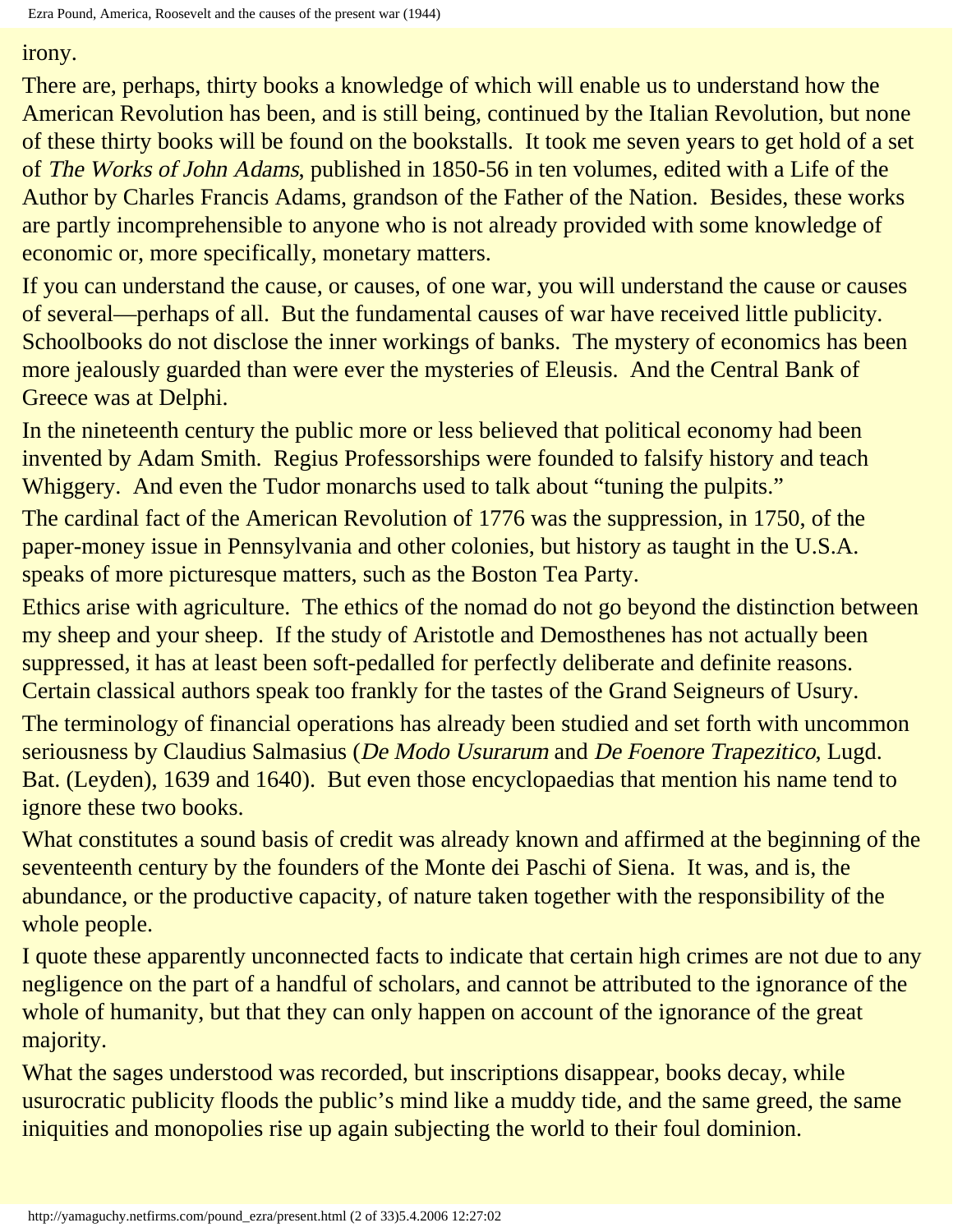#### Captans Annonam Maledictus in Plebe sit

St. Ambrose went straight to the point. "Hoggers of harvest, cursed, cursed among the people !" The history of usury begins with the loans of seed-corn in Babylon in the third millennium B.C. The first mention I know of a state monetary policy refers to the year 1766 B.C. when an Emperor of China, in order to alleviate the distress caused by famine and aggravated by grain monopolizers, opened a copper-mine and coined disks of metal perforated with a square hole. We read that he gave this money to the starving, and that they could then buy grain where the grain was.

It is not known whether the Emperor invented the idea, or if he followed a benevolent precedent. But one can see that he understood the nature and the social purpose of money, as well as one of the limitations of its power. A similar wisdom emerges from the phrase in the recent Fascist Republican Programme : "not the rights of property, but the rights to property." The decrees of the Emperor Frederick II, King of Sicily, used to begin with God the Eternal and the Creation of the World. This medieval style precludes any idea that social factors are without roots.

My ignorance, and yours, and that of the surrounding public is not to-day a natural phenomenon. Above and beyond natural ignorance, an artificial ignorance is diffused, artificially created by the usurocratic press, by several kinds of organizations striving to preserve their monopolies and privileges.

The basic fact of the history of the U.S.A. is the suppression (aforementioned) of the colonial paper-money, fifty-six years after the foundation of the (private) Bank "of England" (so-called). Among the definitions of the word "banker" collected by Obst we find :

a banker is one who buys money and debts, creating other debts; a banker is one who borrows money to lend it again at a profit

(i.e., at a higher rate of interest).

The advanced stage in the development of the usurers' cunning marked by the foundation of the above-mentioned bank was clearly registered in Paterson's prospectus : "the bank hath benefit

of the interest on all moneys which it creates out of nothing."<sup>[\[1\]](#page-15-0)</sup>

Paterson, in other words, proposed to lend not money but notes, gambling on the very likely probability that only a small fraction of the "depositors" would ever want to withdraw their money at the same time.

The trick came off, and in a grand way. But the Quakers of Pennsylvania were beginning to enter into competition *pro bono publico pennsylvanico*. That is to say, they lent their papermoney to farmers for purposes of land-reclamation up to an amount equal to half the value of the land in question, requiring repayment in ten annual instalments.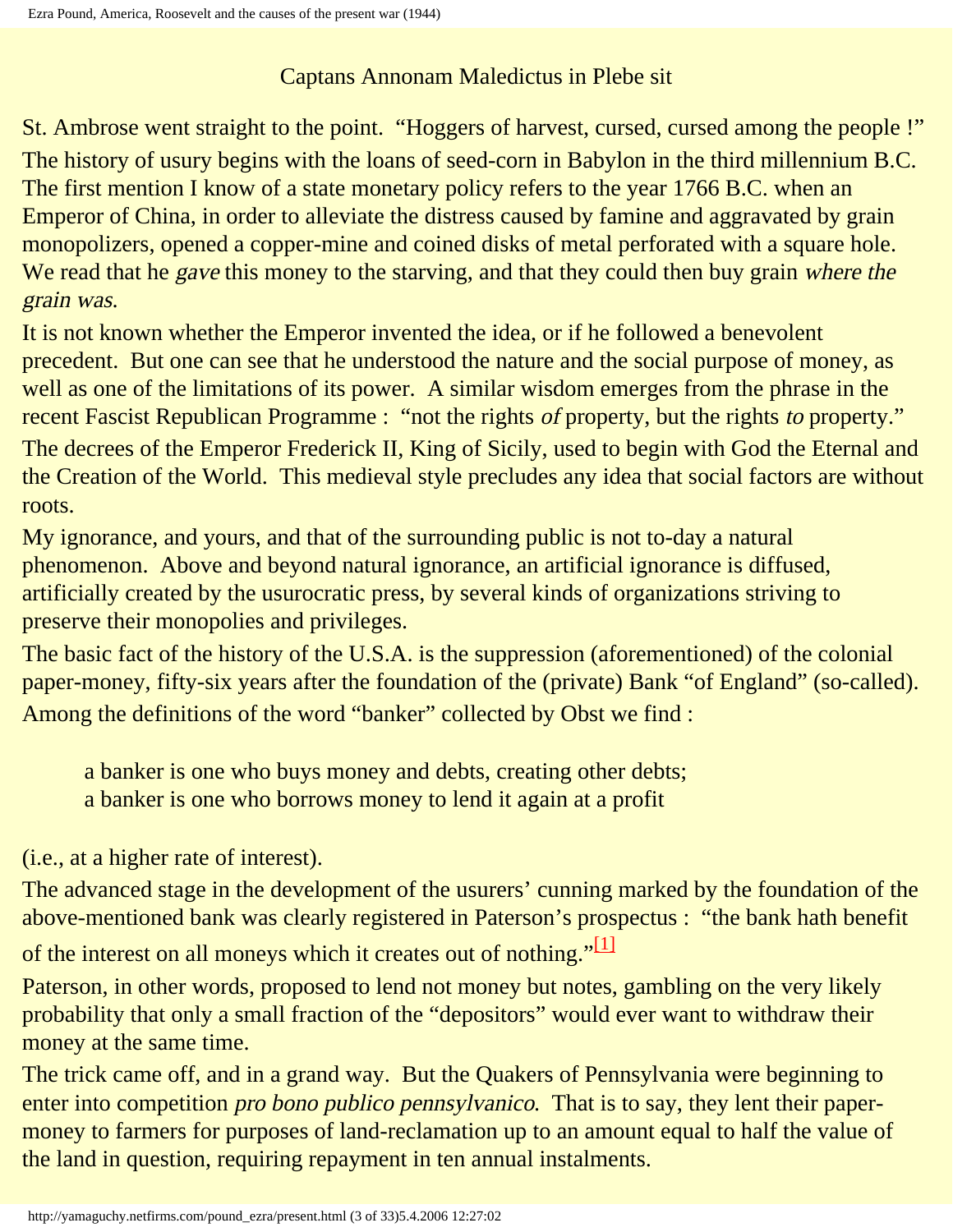The bank in the mother country, through the instrumentality of the British Government, had this beneficial competition, which had brought prosperity to the colonies, suppressed in 1750. After various other vexations the colonies declared their independence, which they achieved thanks to their geographical position and to the perturbed state of Europe.

The Emperor Tching Tang had understood the distributive function of money. Aristotle is right in saying that the Greeks called money NOMISMA because it was a product not of nature but of man. Money is, in the first place, an instrument of the will. The economic conditions of a society depend on the will of its rulers (hindered by ignorance or contrasting will-powers). It is true to say that the purely economic man does not exist, if we mean that the economic problem cannot be solved without allowing for human will as one of its components.

The purpose of a monopoly is to be able to sell the material or product monopolized at an unjustly inflated price, scorning the public good and victimizing one's neighbour.

During the last thirty years the news-stands and bookshops have displayed and sold a considerable number of more or less "appraximative" works retailing the affairs of various monopolies : of petrol, of metals, etc. But the great whudunnit of money never appeared among them.

In a certain sense Brooks Adams had written it, but not in "popular" form. The kernel of his exposition is contained in the following paragraph.

Perhaps no financier has ever lived abler than Samuel Loyd. Certainly he understood as few men, even of later generations, have understood, the mighty engine of the single standard. He comprehended that, with expanding trade, an inelastic currency must rise in value; he saw that, with sufficient resources at command, his class might be able to establish such a rise, almost at pleasure; certainly that they could manipulate it when it came, by taking advantage of foreign exchange. He perceived moreover that, once established, a contraction of the currency might be forced to an extreme, and that when money rose beyond price, as in 1825, debtors would have to surrender their property on such terms as creditors might dictate.[\[2\]](#page-15-1)

This is the kernel.

The modern revelation of the usurocratic mechanism remained at this point until Arthur Kitson gave his evidence before the Macmillan Committee, when he traced the curve showing the relationships between debt and credit after the Napoleonic wars, after the American Civil War, and their bearing on the post-Versailles period. (Notice to-day the American propaganda in favour of a "return to gold".)

Aristotle mentions the olive-press monopoly practiced by Thales just to prove that a philosopher could easily outwit other people if he had nothing better to do, or if he did not find the exercise of his cerebral facilities more interesting.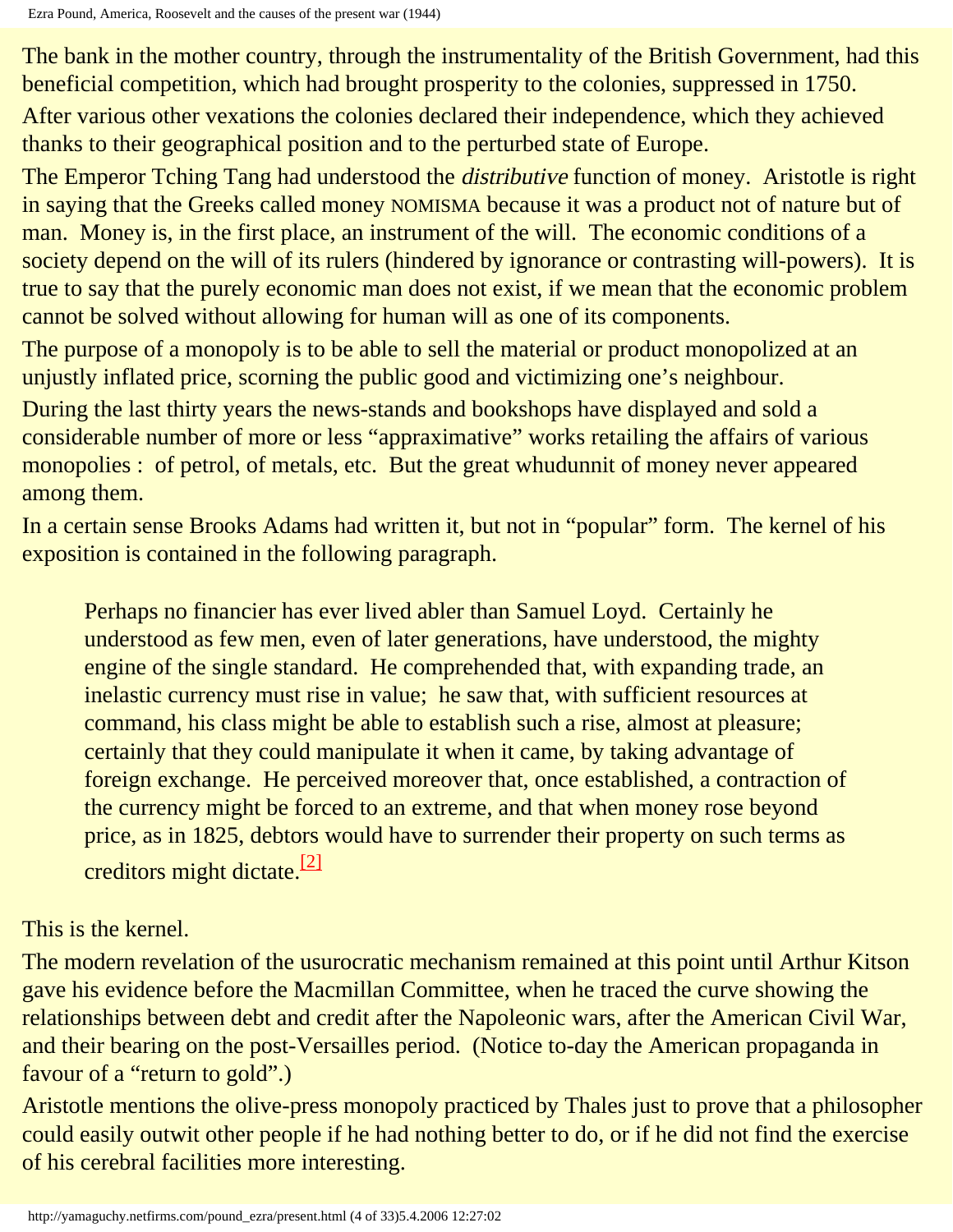The monopoly of money, or the restriction of its circulation, is merely a variation of this simple form of monopoly. That is all. The stupid fall into the trap. Wars are provoked in succession, deliberately, by the great usurers, in order to create debts, to create scarcity, so that they can extort the interest on these debts, so that they can raise the price of money (i.e., the price of the various monetary units controlled by, or in the possession of, the same usurocrats), altering the prices of the various monetary units when it suits them, raising and lowering the prices of the various foodstuffs when it suits them, completely indifferent to the human victim, to the accumulated treasures of civilization, to the cultural heritage.

#### In Two Continents

Every revolution is betrayed.

The story of the young American Republic may serve, to a certain extent, as a warning to the Italian Republic of to-day[,\[3\]](#page-15-2) just as any other exact knowledge of history may be useful to the understanding of the historical process in times of crisis.

The victory of the American armies, Lord Cornwallis's surrender, etc., did not end the secular war between producer and usurer which continued, if somewhat subduedly, without the slightest truce. The idea that a war might ever have abolished interest on debt was regarded with irony by one of the "Fathers of the Republic." After a few skirmishes between advance patrols, there came an action in the grand style, now known as the "Scandal of the Assumption." The manœuvre was classic. The soldiers of the Revolution had been paid by the various colonies in paper-money that recognized the debt of the colony to the veteran. These "certificates of indebtedness" began to lose their purchasing-power, which fell to twenty per cent. of the face value. A hundred dollars in certificates were worth only twenty. At a certain moment twentynine members of the National Congress, in league with their friends, bought up large quantities of the certificates. After this action, the Nation, now newly organized as an executive unit, "assumed" the responsibility of paying them at par. (Claude G. Bowers, former U.S.) Ambassador in Spain, gives the details in his Jefferson and Hamilton).

Hamilton's racial origins have never been determined with certainty, though his eloquence, suavity, and drawing-room talents suggest a certain affinity with the abilities of Disraeli. Jefferson, who opposed Hamilton's manoeuvres, pinned his faith on the Secretary of the Treasury, Gallatin, of "Swiss" origin. A certain prejudice was aroused against Gallatin, but Jefferson insisted that he was the "most able man in the administration after the President" (i.e., after himself).

Jefferson professed not to understand agriculture (adding deferentially : but Mr. Madison—he does). He claimed a certain ignorance of economics. He insisted that the bank was useful because it gave "ubiquity" to Gallatin's money. And, in fact, the bank gave it this ubiquity. Giving ubiquity to purchasing-power is one of the perfectly legitimate and very useful functions of banks. But to temper any exaggerated admiration of the workings of usurocratic procedures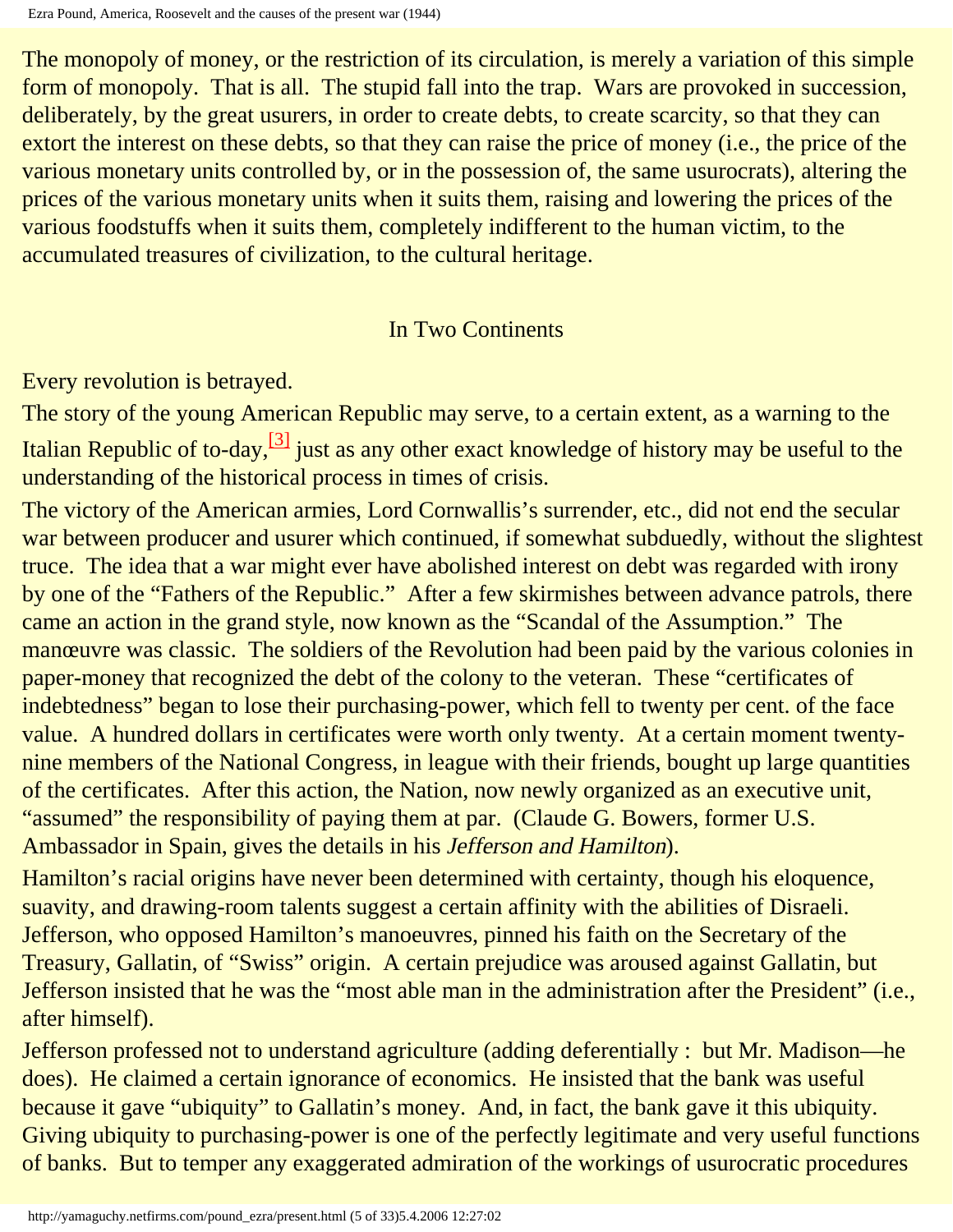that may have become sanctified by habit, we may note that John Adams exclaimed in his old age :

Every bank of discount is downright corruption taxing the public for private individuals' gain. and if I say this in my will the American people wd/ pronounce I died crazy.<sup>[\[4\]](#page-15-3)</sup>

Some ten years ago I had occasion to condense the introductory study of American history into a "book" of less than thirty lines. This book shows that Jefferson was less ignorant of finance and money than his modesty would have pretended. Here are my four chapters :

# CHAPTER I

All the perplexities, confusion, and distress in America arise, not from defects in their Constitution or confederation, not from want of honor or virtue, so much as from downright ignorance of the nature of coin, credit, and circulation,

John Adams<sup>[\[5\]](#page-15-4)</sup>

# CHAPTER II

... and if the national bills issued be bottomed (as is indispensable) on pledges of specific taxes for their redemption within certain and moderate epochs, and be of proper denominations for circulation, no interest on them would be necessary or just, because they would answer to every one the purposes of the metallic money withdrawn and replaced by them.

Thomas Jefferson ([Letter to Crawford](http://yamaguchy.netfirms.com/jefferson/1816b.html), 1816 July 20)<sup>[\[6\]](#page-15-5)</sup>

# CHAPTER III

... and gave the people of this Republic the greatest blessing they ever had—their own paper to pay their own debts.

Abraham Lincoln<sup>[\[7\]](#page-15-6)</sup>

# CHAPTER IV

The Congress shall have Power ...

To coin Money, regulate the Value thereof, and of foreign Coin, and fix the Standard of Weights and Measures;

(Constitution of the United States, Article I Legislative Department, Section 8, clause 5)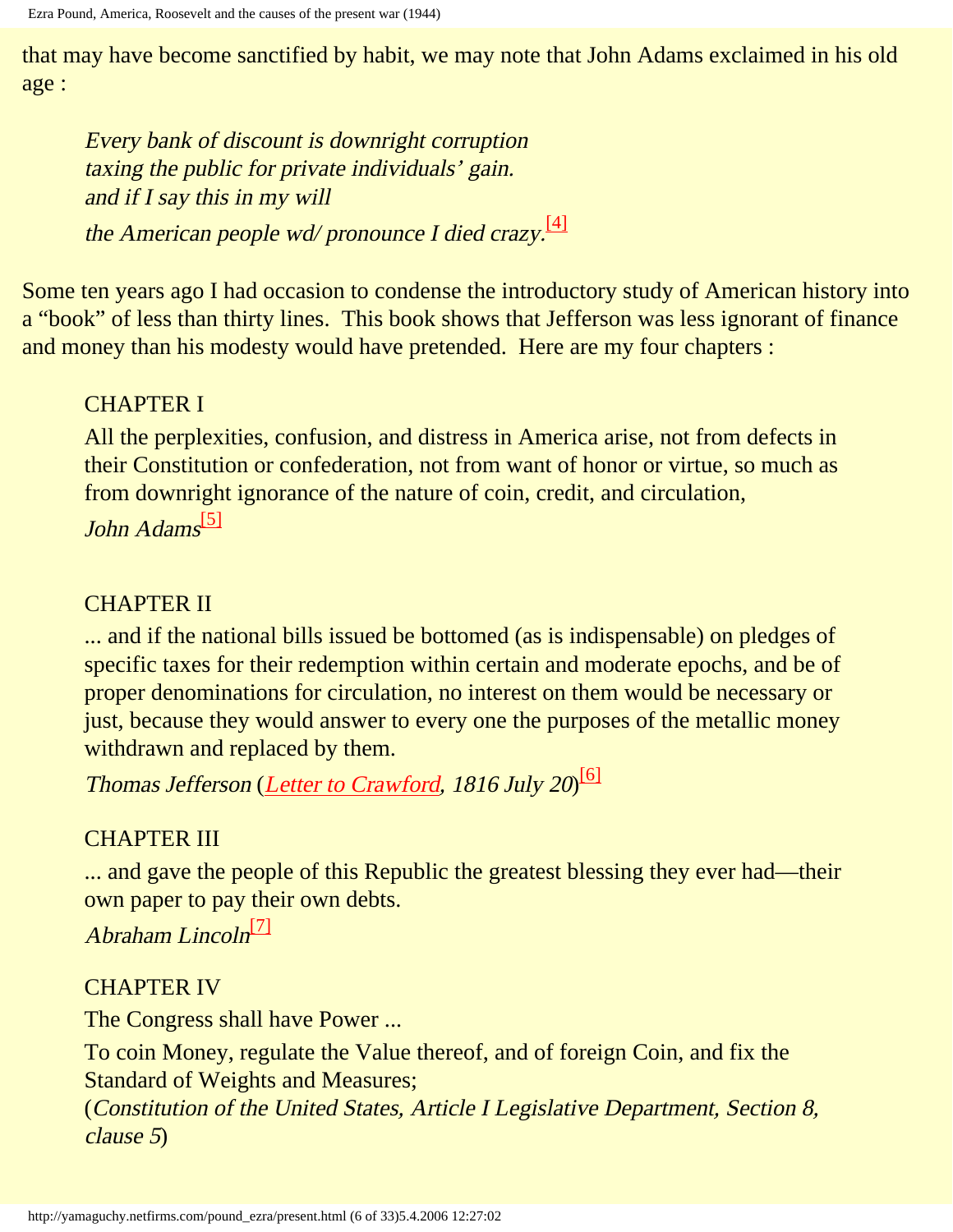done in Convention by the Unanimous Consent of the States present the Seventeenth Day of September in the Year of our Lord one thousand seven hundred and Eighty seven and of the Independence of the United States of America the Twelfth In witness whereof We have hereunto subscribed our Names,

George Washington—President and deputy from Virginia

It should be noted that only the last of these statements is to be found in a publication easily accessible to the great majority of the citizens of the great but denatured democracy. The American Constitution, from which it is taken, is written in a style that is not very attractive to the average reader. The key-phrases come a long way after the beginning and the citizen gets bored before he catches up with them. For years, now, Congress has taken no notice of the powers it has been invested with by this Document. Now and then some crank from Nebraska or Dakota raises an uncouth voice to demand a little of the liberty proclaimed by the Fathers of the Republic, but the roar of the rotary presses soon drowns such rustic vociferations.

One day, thinking of the trouble it had cost me to unearth these four "chapters," I asked the head of the American history department of the Library of Congress if there existed a history of America, whether in one volume or in ten, that contained these four chapters, or the substance of them.

After reflecting for a while he replied that so far as he knew I was the first to have brought together and in relation to each other the four great names of the greatest presidents of the Republic.

Lincoln was assassinated after he made the statement given above.

The theatrical gesture of the assassin does not explain how it happened that he escaped from Washington, after the alarm had been raised, by the only road that was not guarded; nor its synchronization with the attempted assassination of Seward, the Secretary of State, nor various other details of the affair. The fact remains that Lincoln had assumed a position in clear opposition to the usurocracy.

## Subsequent Betrayals

For a clearer understanding, American history may be divided into the following periods.

(1) The Colonial period up to the suppression of the papermoney in 1750.

(2) Preparation for the break with England of 1776.

"The revolution," said John Adams, "took place in the minds of the people during the sixteen years preceding the battle of Lexington.<sup>[8]</sup>

(3) Formation and organization of the new order, culminating in the struggle between Hamilton (for the bankers) and Jefferson (for "Democracy").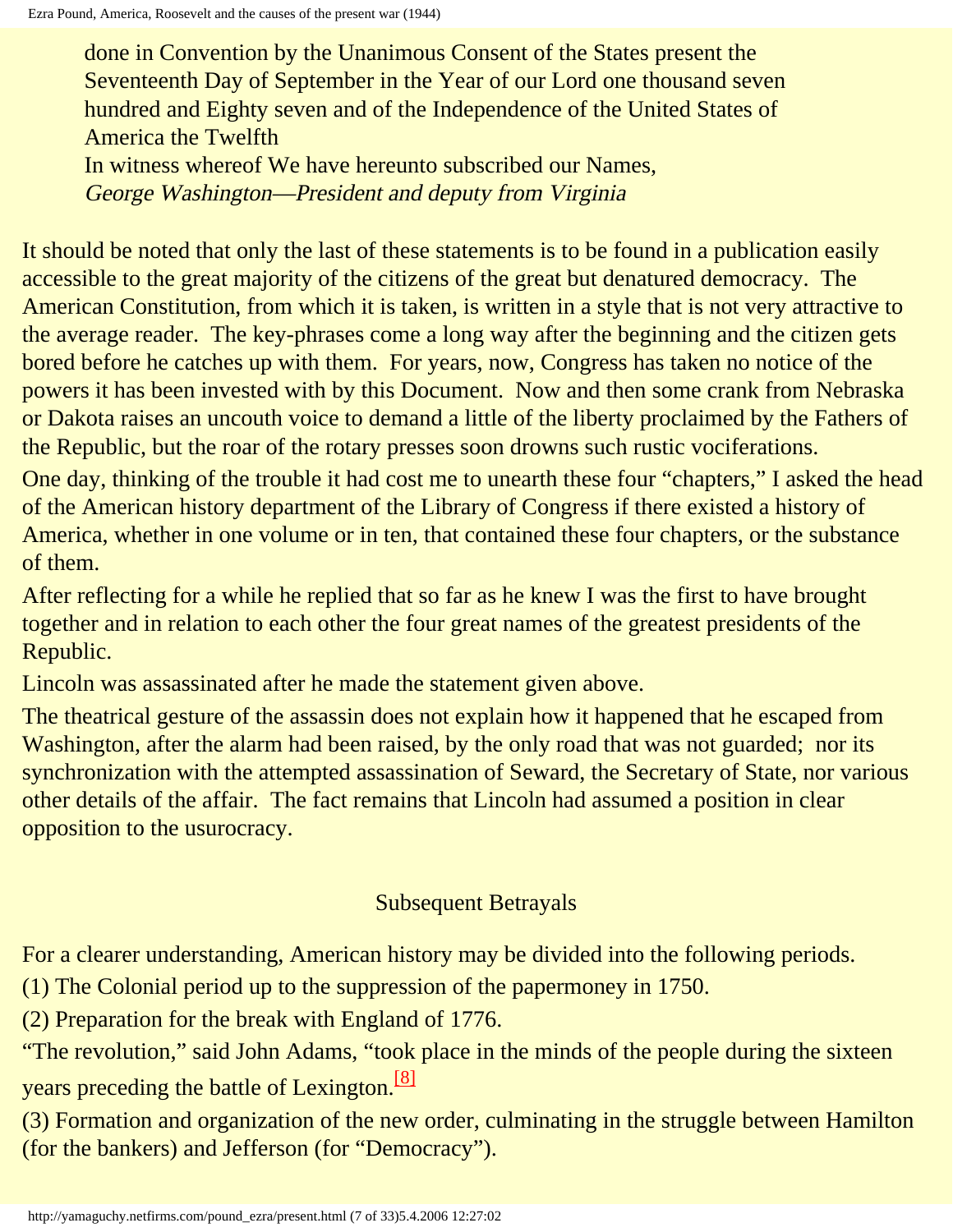It must be admitted that Washington came under Hamilton's influence. John Adams, the second President, held the high office for only four years. Jefferson ruled for eight years as President, and for a further sixteen during which he guided his successors. Next came Madison, eight years, Monroe, eight years, and then Adams's son for only four years, like his father before him.

(4) The fourth period covers the twelve years of Jackson (eight) and Van Buren (four), but the decade of 1830-40 has disappeared from the school-books. The public knows, and schoolchildren get taught, that Jackson killed a few Redskins, chewed tobacco, and beat the English at New Orleans, after the peace of Ghent, but before news of its signing had arrived. This military victory of the Hero of New Orleans was nevertheless of service to America, for no one will be so ingenuous as to suppose that London would have observed the treaty had the British forces won the battle.

But the real war was the war between the bank and the people, waged and won for the people by Jackson and Van Buren.

This is the fact that explains the silence of "history" and the small respect paid to Van Buren throughout the whole period of American decadence, which dates from Lincoln's assassination.

Usurocracy, defeated by the operations of Jackson and Van Buren, next directed its beam of obfuscation onto the question of negro slavery, or "chattel slavery," as it was called. The dramatic and sentimental possibilities of this problem were far superior to those immediately visible in the bank struggle.

During the pre-war phase the debates in Congress reveal an extremely penetrating perception on the part of the more intelligent members. But after Lincoln's death discussions lost much of their clarity. The indebtedness of the South to the City of New York took second place. The subject lost its news value.

Usurocracy had discovered that the slave-owning system was less profitable than that of "free" labour. Anyone who possessed a slave had to keep him alive and in a fit condition to work. This cost more than "free" labour, in respect of which, under the capitalist system, the employer had no responsibility whatsoever. The defeat of the slave owners was already determined, predetermined.

## Civil and Uncivil

Perhaps the elements of "conscience" and "idealism" never played so important a part in the preparation of a war as in the present instance. The problem of mass emotion is not a mathematical or a monetary problem, but when the passions of the multitude are aroused certain banking elements set about to exploit the situation.

The aim of the Civil War was unmasked in an issue of the Hazard Circular in 1862 :

The great debt that (our friends the) capitalists (of Europe) will see to it is made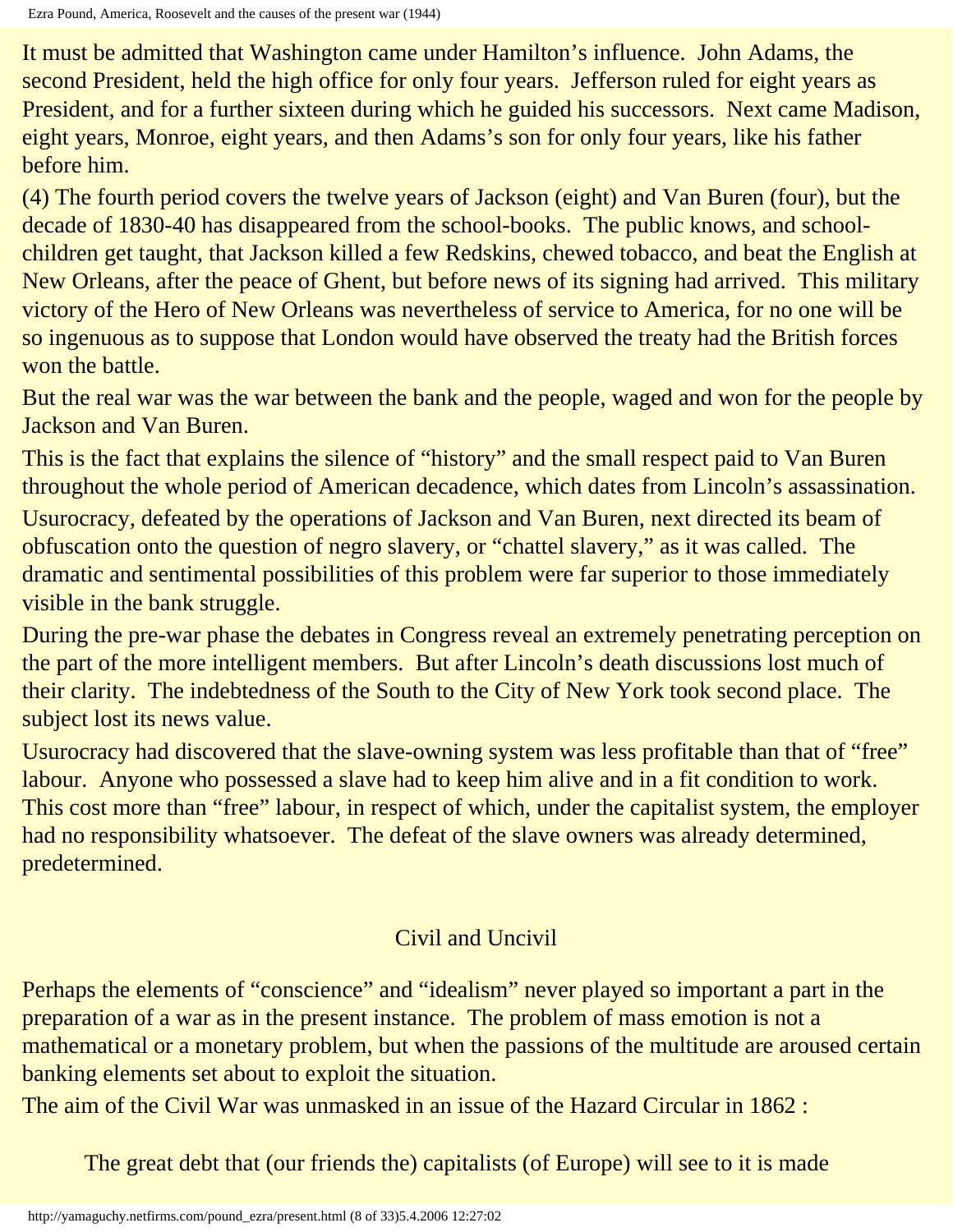out of the war must be used to control the volume of money. ... It will not do to allow the greenback, as it is called, to circulate ... for we cannot control (their issue and circulation).<sup>[\[9\]](#page-15-8)</sup>

As for the system which allowed the national money of the U.S.A. to be controlled by "finance," namely the usurocracy which was then established in London, it is summed up in a letter, dated 25 June, 1863, from the Rothschild firm in London to the firm of Ikleheimer, Morton & Van der Gould in New York, containing the following words :

"Very few people "will understand this. Those who do will be occupied "getting profits. The general public will probably not "see it's against their interest." $\frac{100}{100}$ 

This opinion of the various Shermans, Rothschilds, etc., proved to be perfectly right. The protests of the minority representatives in the United States, and of various cranks elsewhere, have failed to overcome the power of the usurers and of the international usurocratic press, including that of England, France, and Italy.

The Comte de Vergennes had every reason to say to John Adams that the newspapers ruled the world.

John Adams's great-grandson had every reason to write that after Waterloo the power of the usurers met with no serious defeat.<sup>[11]</sup>

The first serious attempt against them, after Lincoln's, began with the Fascist Revolution, to be reaffirmed by the formation of the Rome-Berlin Axis.

University textbooks, throughout the whole of the century of usury, known as the nineteenth, were written to maintain the domination of usury and to keep the professors in their chairs. A book like D.R. Dewey's Financial History of the United States contains an enormous quantity of incontrovertible facts, but omits those which are really relevant and revealing. These cardinal facts, on which the whole problem turns, are only to be found in a few pamphlets that slip through the controls, or in fundamental "works" in which their discovery requires great patience on the part of the reader : a hundred pages of reading-matter for three revealing lines.

#### **Conclusion**

What ! finished already ? No doubt the reader expects me to explain myself further. But I'm not so sure. I have, I think, given the facts necessary for an understanding of the problem of war, of wars in succession. I might go on explaining and heaping up additional facts for six hundred pages or more.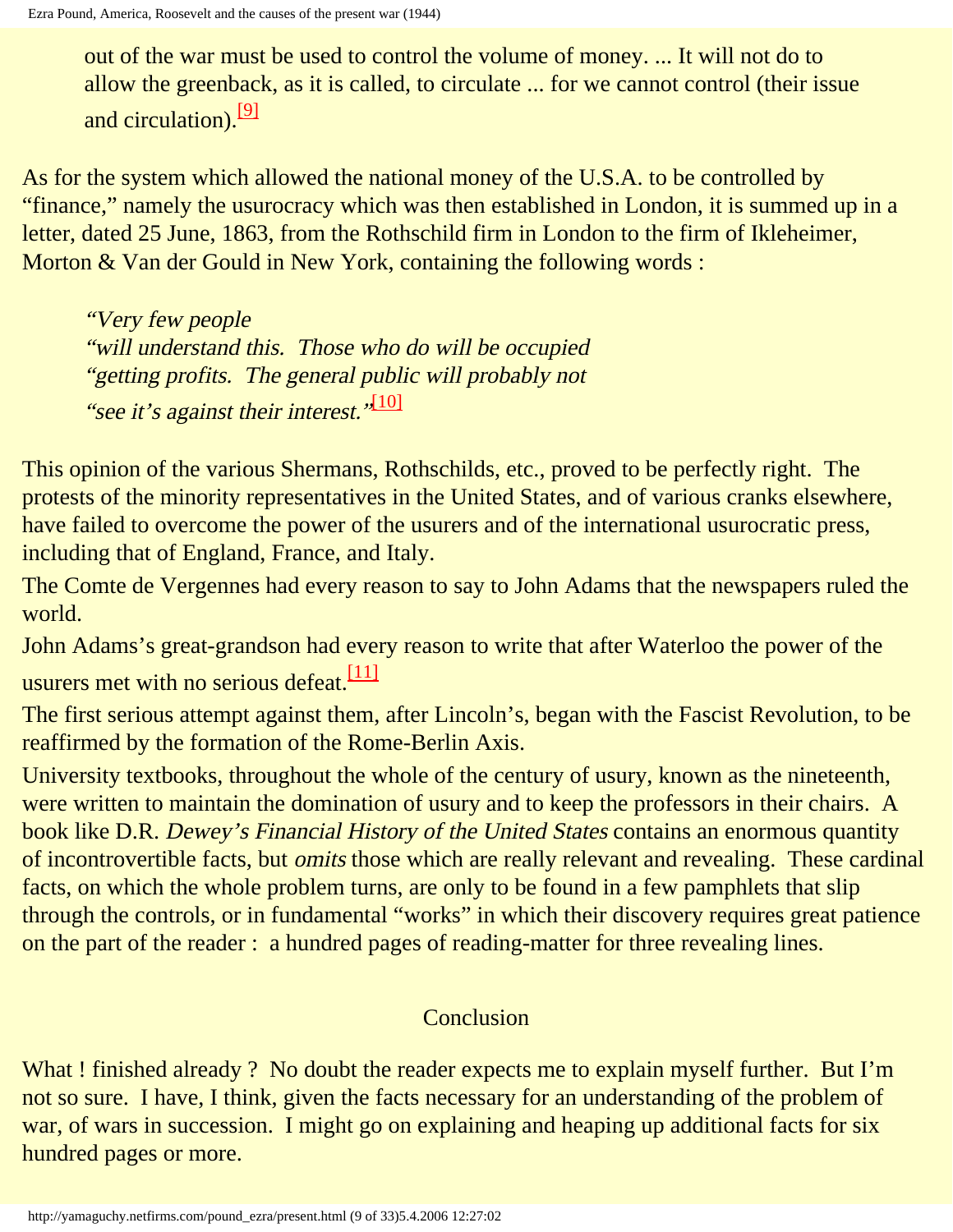In 1878 a member got up in Congress and expressed the hope that he might keep some of the non-interest-bearing National debt in circulation as currency.

One reader in five hundred will understand this remark. And I am quite sure that the record of this capricious proposal survives only in one contemporary newspaper clipping, apart from its interment in the archives of the American Capitol.

The state can lend. The fleet that was victorious at Salamis was built with money lent to the shipbuilders by the state.

The practice of state-loans fell into evil repute because the emperors of the Roman decadence allowed money to be lent to unworthy borrowers who did not repay it.

Wisdom resides less in the means than in the affirmation of ends. If there is the will to attain the end, the means will be found. If the end is perfidious, no means can have in itself any inherent virtue capable of preventing the perversion of justice.

Against this, it may be observed that certain systems, and certain mechanisms of means, have been purposely invented and set working in order to mislead the public, and to keep them ignorant of the facts of history and of the best means of creating and maintaining social justice. The ideological and propagandist battle should be directed against the practice of this obscurantism.

In recent centuries gold has been used by the bankers mainly as an instrument for creating scarcity—a scarcity, in the first instance, of gold itself in a certain locality, nation, or nations, strategically determinative.

For a long time now the gold standard has not, in fact, existed. What has existed has been a false-gold standard.

The abolition of a so-called "gold" currency, or of a paper currency issued in a variable relationship to a real or supposed quantity of gold, and the institution of a currency based on "work," would have one great advantage : work cannot be monopolized. But all the artful dodges of accounting used by the usurers to manipulate the present forms of money would be attempted in the case of any new kind of money.

In this respect the conservatives who cry "No monkeying about with money!" are quite right. But the fundamental fraud is monopoly ! It is necessary to understand this. It is necessary to understand how it has been practiced from the year 1694, when the Bank "of England" was founded, until to-day.

It is necessary to perceive that Napoleon and several other Heads of States have been struggling against the same snares and pitfalls, the same trickery.

The history of the last twenty-five years in Europe is unknown to the Italian people, and especially to the authorities and economists of Italy and Germany. A summary of the League of Nations infamy is contained in Odon Por's Politica economico-sociale in Italia. Anno XVII-XVIII.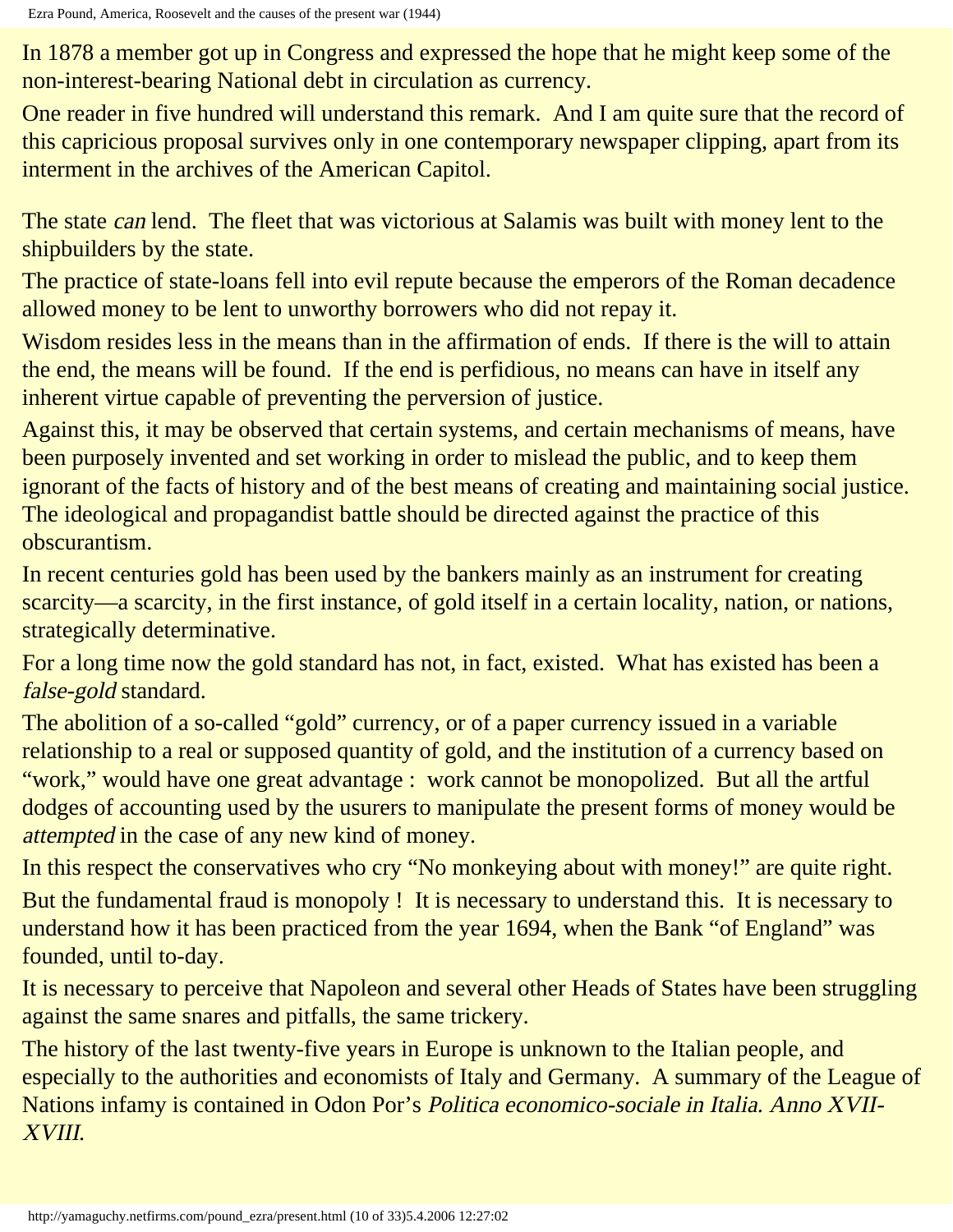The usurers' assault was launched from London and Washington, united in operation. In 1863 the central office was in London, the branch in New York. To-day the position is reversed : the head-quarters across the Atlantic, and the branch in London. The role of France is known. Mussolini was condemned by the international usurocracy from the moment he discovered the connexion between the usurers in New York and their creatures in Moscow. This is all fairly well known throughout Italy. I have tried to piece together a little of the earlier state of affairs behind the scenes.

The Bolshevik was a sham and, to a certain extent, a betrayed revolution.

Bolshevism proposed to destroy capital, but what it did was to destroy property—particularly peasant property. Stalin's attack on capitalism in his Foundations of Leninism merits attention. He thoroughly understands the iniquity of the various Roosevelts, Churchills, Blums, and the rest of them. But Bolshevism stooped to the methods of economic warfare, flooding foreign markets with goods and foodstuffs at cut prices; and with the purchase of the Suez Canal shares it has now frankly embarked on a financial war. It is allied up to the hilt with liberalism, for the liberals always get around to talking of the export of manpower—of human beings, that is—in exchange for foodstuffs. Stalin disposes of "forty truckloads of human material" for work on a canal. The only difference is one of economic detail: the enormous perversion is common to each tentacle of the monster.

(1) Wars are made to create debts.

- (2) War is the highest form of sabotage, the most atrocious form of sabotage.
- (3) A nation that will not get itself into debt drives the usurers to fury.

#### Postscriptum

The details of the Italian and German opposition to the usurocratic conspiracy are available. What has been lacking in Italy, especially among practical people, among industrialists, large as well as small, among businessmen, and not only small businessmen, is a comprehensive survey of the usurocratic mechanism, an awareness of the relationships between commercial transactions, of the relationship between the management of a factory or business and the international monetary system, not on a short-term basis, at three-monthly or three-yearly intervals, but over periods of centuries or half-centuries : and always with the sole object—lucre. And always with the same mechanism, too, namely the creation of debts for the extortion of the interest, of monopolies so that they can keep all prices continually fluctuating, including the prices of the various monetary units, of the various national currencies. The following are some of the sources at which the student may be able to slake a little of the curiosity that I hope this pamphlet will have stimulated.

Georg OBST, Das Bankgeschäft, C.E. Poeschel Verlag, Stuttgart.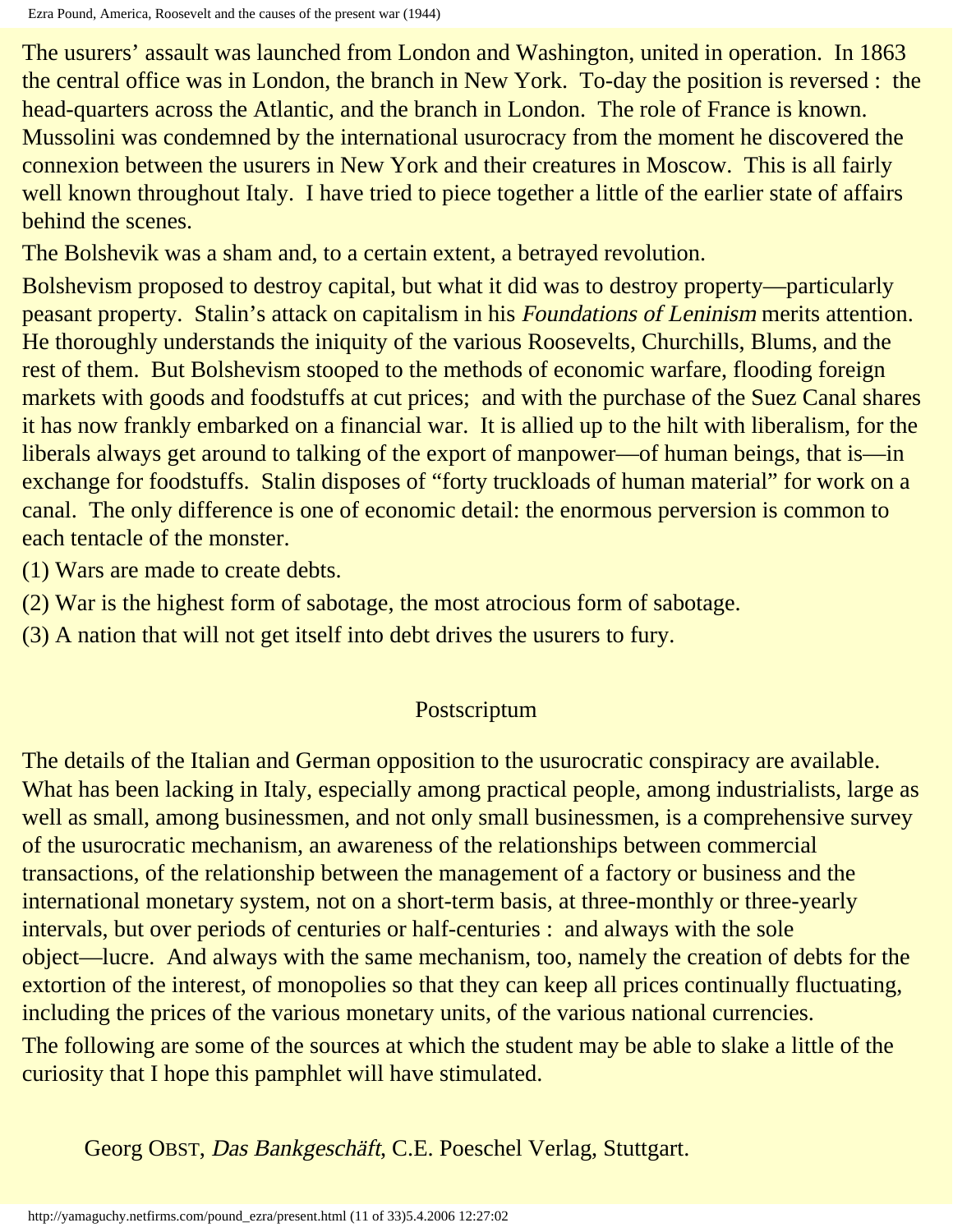ARISTOTLE, Politics.

Claudius Salmasius, De Modo Usurarum, Elzevier, Lugd. Bat. (Leyden), 1639. Claudius Salmasius, De Foenore Trapezitico, Joannis Maire, Lugd. Bat., 1640. Histoire Générale de la Chine ou Annales de cet Empire, traduites du Tong-Kien-Kang-Mou, par le feu père Joseph Anne-Marie de Moyriac De Mailla [or de Moyria de Maillac], Paris, 1777-83, 12 volumes [or 1777-85, 13 volumes]. T. Louis Camparette, "The Reorganization of the Municipal Administration under the Antonines," American Journal of Philology, Vol. XXVII, No. 2. The Works of John Adams, Second President of the United States: with A Life of the Author, notes and illustrations, by his Grandson, Charles Francis Adams. Little, Brown & Co., Boston, 1850-56. The Writings of Thomas Jefferson, Memorial Edition, XX volumes, Washington, 1903-4.

The Autobiography of Martin Van Buren, written in 1854 and remaining in manuscript until its publication as Vol. II of the "Annual Report of the American Historical Association for the year 1918," Govt. Print. Off., Washington, 1920. Claude G. BOWERS, Jefferson and Hamilton, Houghton Mifflin, Boston, 1925. Willis A. OVERHOLSER, A Short Review and Analysis of the History of Money in the United States, published by the author, Libertyville, Ill., 1936. Odon POR, Politica economico-sociale in Italia. Anno XVII-XVIII. Florence, 1940. [English translation by Ezra Pound : Italy's Policy of Social Economics, 1939-40, Bergamo, 1941.]

And for a wider view of the historical process :

Brooks Adams, The Law of Civilization and Decay. First New York edition (Macmillan), 1896. [New edition, with an Introduction by Charles A. Beard, Knopf, New York, 1943.] Brooks Adams, The New Empire, Macmillan, New York, 1902. Arthur Kitson, The Bankers' Conspiracy ! which started the World Crisis, Elliot Stock, London, 1933.

My efforts during the last ten years, in so far as the historical process and especially the monetary problem are concerned, have been directed towards establishing a correlation between Fascist economics and the economics of canon law (i.e., Catholic and medieval economics), on the one hand, and, on the other, Major Douglas's Social Credit proposals together with those of Gesell, known as the "Natural Economic Order," or sometimes as "Freiwirtschaft." With regard to this last, it should be noted that the mechanism, more or less invented by Gesell, is separable from his more or less political views; it could function just as well, that is, in a controlled economic system, as under the regime of unrestricted commerce that Gesell assumed.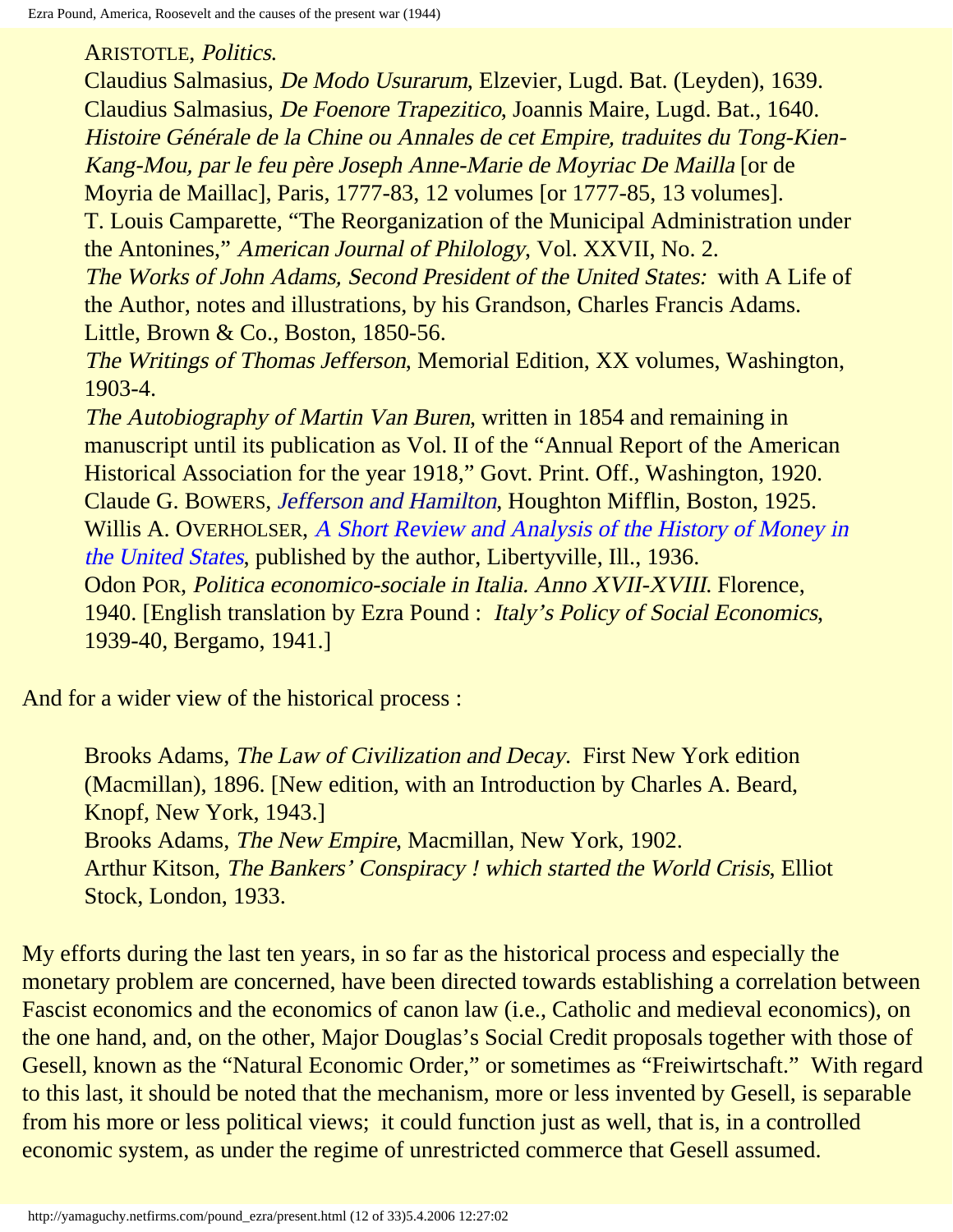NOTE : In all studies of economics and the historical process we need a freshly determined and a freshly clarified terminology. Even a writer like Obst, who is careful to define his words, has failed to establish a complete terminology, and to make all the distinctions one would have wished. A clearer distinction between a means of saving and a means of exchange might throw some light on the various subjective obscurities of several authors. Meanwhile I welcome with relief Fernando Ritter's tendency to speak of money not in "financial" or "economic" terms, but in terms of grain and fertilizers.

# Finale Enfatico

I hope the reader has not "understood it all straight of." I should like to invent some kind of typographical dodge which would force every reader to stop and reflect for five minutes (or for five hours), to go back to the facts mentioned and think over their significance for himself. And I should like him to sum the facts up for himself, and to draw his own conclusions.

In case I should have proved wanting in clarity of expression, I repeat :

The meaning of the phrase "It will not do to allow the greenback ... to circulate" is this : private individuals, without any responsibility before the American nation, were able to get control of the nation's money, forcing the people to pay non-official fines and taxes for the sole benefit of this hidden power, the usurocracy. After Lincoln's death the real power in the United States passed from the hands of the official government into those of the Rothschilds and others of their evil combine. The democratic system perished. From that time on it has been useless to speak of the United States as an autonomous entity. From what precise moment it became useless and absurd to speak of the British Empire as an autonomous entity still remains to be determined.

It's so much waste of time to speak of this or that "democracy." The real government was, and is, to be found behind the scenes. The "democratic" system works as follows. Two or more parties, all under orders from the usurocracy, appear before the public. As a matter of form, and to reassure the simpletons, some honest men and one or two independent idealists are allowed to do a little clean work as long as they don't touch the various rackets. The biggest rackets are those of finance and monopolization, including the monopolization of money itself, both within the nation and in combination with the various foreign currencies.

When there is a danger of abundance of any, or almost all, commodities, then the usurocracy unleashes a war in order to diminish purchasing-power.

Major Douglas had already by 1920 pointed out the fact of potential plenty. The Loeb Survey Report (Report of the National Survey of Potential Product Capacity, New York City Housing Authority, 1935) has demonstrated the accuracy of the Major's statement.

The danger of abundance causes the unleashing of war. Even before the previous war Anatole France, in L'lle des Pingouins, ironically informed his readers of the workings of "commercial"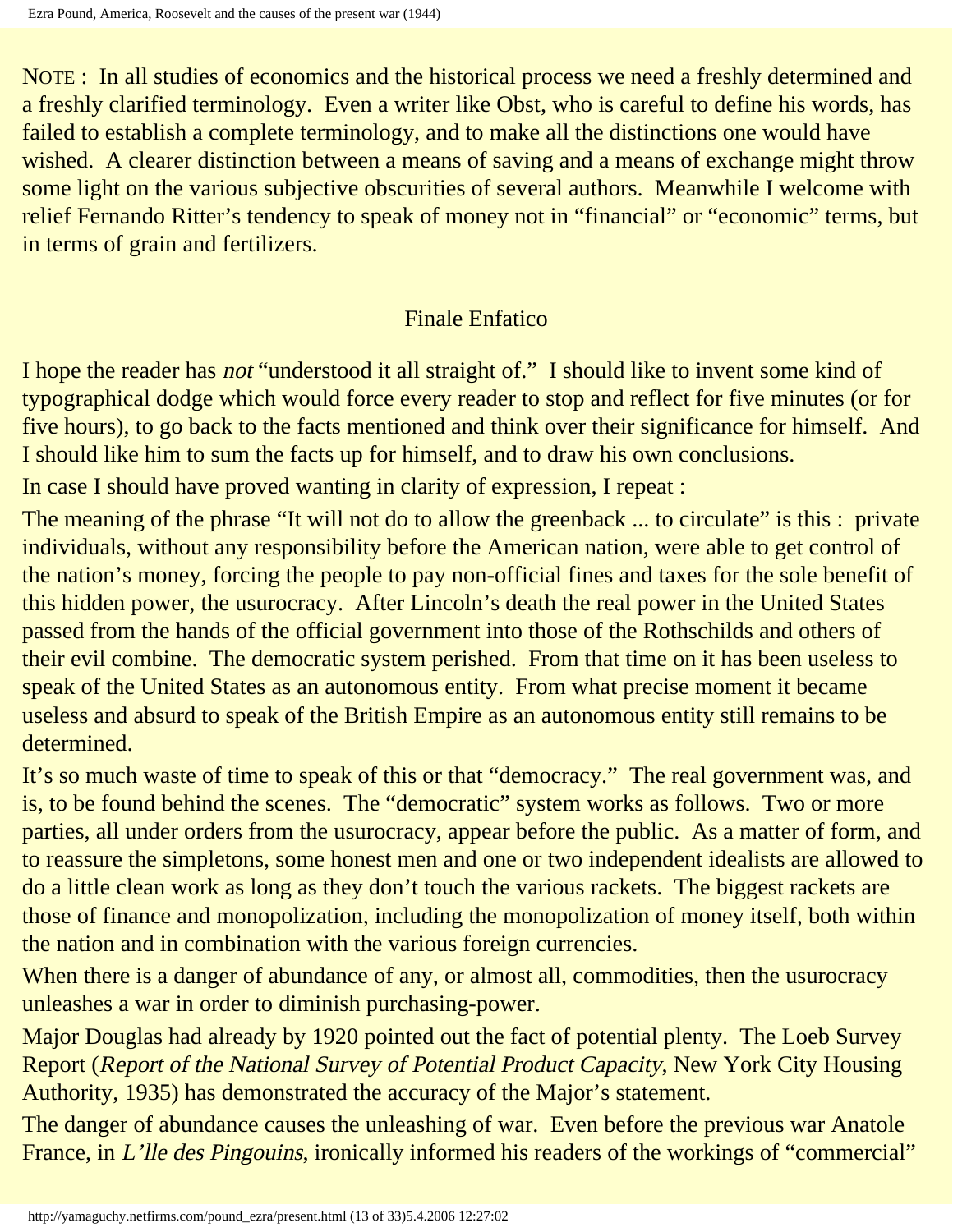"Certainly," replied the interpreter, "there are industrial wars. Nations without commerce and industry have no reason to go to war, but commercial nations are forced to adopt a policy of conquest. Our wars must, of necessity, increase in number as our industrial activity increases. When one of our industries fails to find an outlet for its products we must have a war to open up new markets. This year, in fact, we have had a coal war, a copper war, and a cotton war. In Third Zealand we have massacred two thirds of the natives to force the remainder to buy umbrellas and braces."

This book by "France" was immensely popular round about 1908, but the world failed to learn its lesson.

The history of the United States cannot be given in sixteen pages. I have brought together a few facts which have been overlooked in the weightier tomes, and which the reader must know if he is not to remain in the dark and in ignorance of the bellifacient process. Nevertheless, a history of the United States, in summary form but adequate for the needs of all save specialists, could be composed by putting together this pamphlet, W.E. Woodward's New American History, Overholser's Short History of Money in the United States, and an extract from Claude G. Bower's Jefferson and Hamilton.

The reason for the present publication, at this particular moment,  $\frac{12}{2}$  is to indicate the incidence of the present war in the series of wars provoked by the same never-dying agency, namely the world usurocracy, or the congregation of High Finance : Roosevelt being in all this a kind of malignant tumour, not autonomous, not self-created, but an unclean exponent of something less circumscribed than his own evil personal existence; a magistrate with legally limited jurisdiction, a perjurer, not fully aware of what he does, why he does it, or where it leads to. His political life ought to be brought sub judice.

#### END

## EZRA POUND A SELECT BIBLIOGRAPHY

1908 A Lume Spento 1927 A Draft of Cantos XVII-XXVII 1909 Personæ 1928 Selected Poems with an Introduction by T.S. Eliot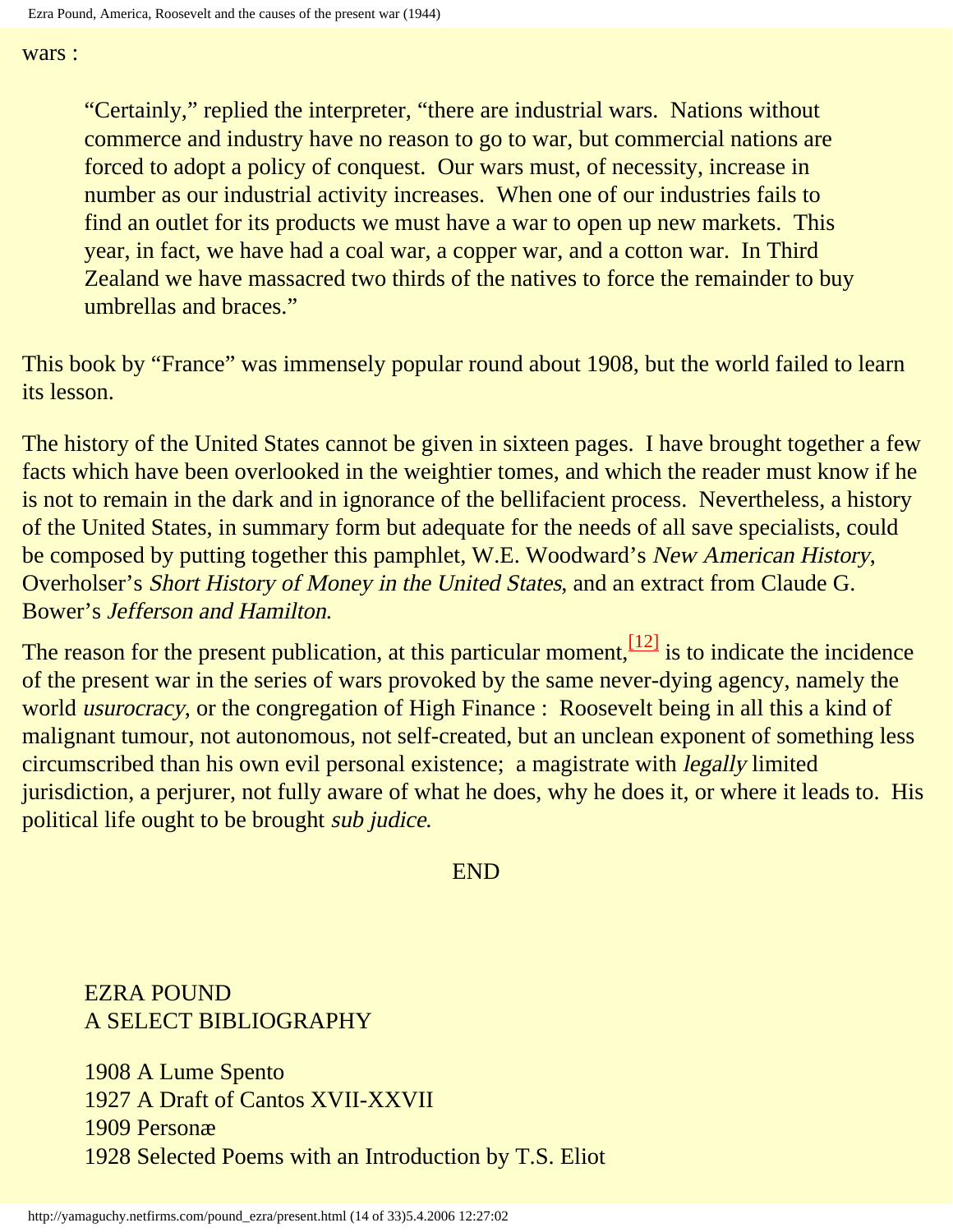1909 Exultations 1910 The Spirit of Romance 1928 Ta Hio, or The Great Learning of Confucius 1911 Canzoni 1912 Ripostes 1930 A Draft of Thirty Cantos 1912 Sonnets and Ballate of Guido Cavalcanti 1930 Imaginary Letters 1931 How to Read 1914 Des Imagistes 1931 Guido Cavalcanti Rime. Critical text with notes, etc., by Pound 1915 The Poetical Works of Lionel Johnson, edited with an introduction by Ezra Pound 1932 Profile 1933 Active Anthology 1915 Cathay 1933 A.B.C. of Economics 1916 Certain Noble Plays of Japan: with an Introduction by W.B. Yeats 1934 A Draft of Cantos XXXI-XLI 1934 A.B.C. of Reading 1916 Noh or Accomplishment 1934 Make it New 1916 Gaudier Brzzska: A Memoir 1934 Homage to Sextus Prepertius (printed originally in Quia Pauper Amavi) 1916 Lustra 1917 Catholic Anthology 1935 Jefferson and/or Mussolini 1917 Passages from the Letters of J.B. Yeats to his son W.B. Yeats 1937 The Fifth Decade of Cantos 1937 Politc Essays 1918 Pavannes and Divisions 1938 Guide to Kulchur 1919 Quia Pauper Amavi 1940 Cantos LII-LXXI 1920 Hugh Selwyn Mauberly 1940 A Selection of Poems (Sesame Books) 1920 Umbra 1942 Cofucio: Studio Integrale 1920 Instigations, together with an Essay on the Chinese Written Character by Ernest Fenollosa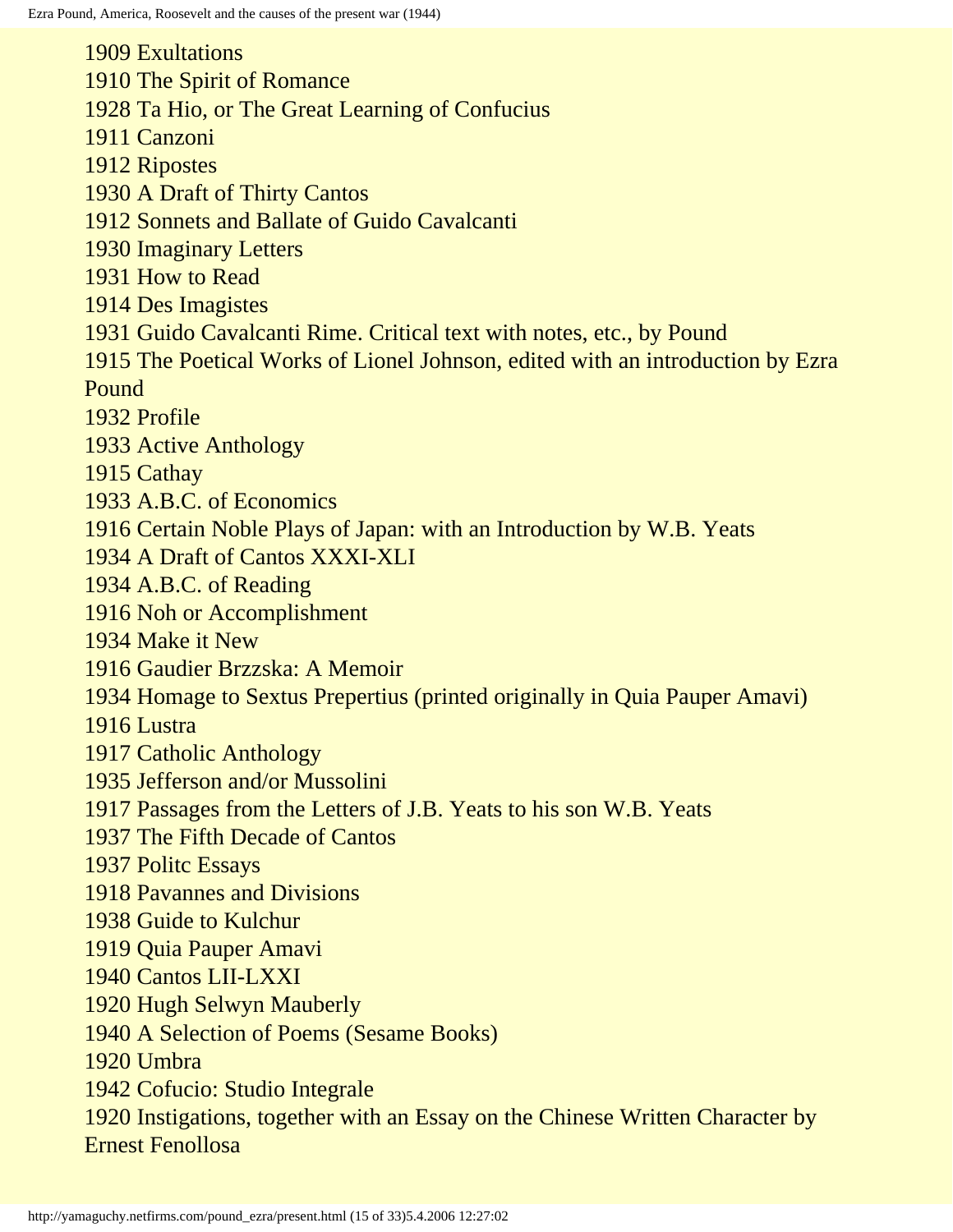1947 The Unwobbling Pivot and The Great Digest, translated by Ezra Pound 1948 The Pisan Cantos 1923 Indiscretions 1948 The Cantos (The whole poem to date) 1924 Antheil, and the Treatise on Harmony 1948 If this be Treason 1925 A Draft of XVI Cantos 1950 Patria Mia 1926 Personæ, Collected Poems of Ezra Pound 1950 The Analects of Confucius 1951 The Letters of Ezra Pound 1927 The Exile (Periodical edited by Ezra Pound) 1951 The ABC of Reading, 2nd Edition

For a list of Ezra Pound's most important pamphlets see the inside front cover of this pamphlet.

- <span id="page-15-3"></span>4 The Italian text follows the author's own paraphrase in Canto LXXI, which is therefore used here. The source is a letter to Benjamin Rush, 28 August, 1811, see the Works, vol. IX, p. 638.—Tr.
- <span id="page-15-4"></span>5 Quoted by H. Jerry Voorhis, Extension of Remarks in the House of Representatives, 6 June, 1938, Congressional Record, Appendix, Vol. 83, Part 11, p. 2363.—Tr.

<span id="page-15-11"></span>12 i.e. Fascist Republican Italy, 1944.—Tr.

 $\overline{\phantom{a}}$  , where  $\overline{\phantom{a}}$ 

<span id="page-15-0"></span><sup>1</sup> Quoted by Christopher Hollis, The Two Nations, Chap. III. See also Pound's Canto XLVI. — Tr.

<span id="page-15-1"></span><sup>2</sup> Brooks Adams, The Law of Civilization and Decay, new edition, Knopf, New York, 1943, p. 315.—Tr.

<span id="page-15-2"></span><sup>3</sup> At the time of writing, the Fascist Social Republic, 1943-5.—Tr.

<span id="page-15-5"></span><sup>6</sup> Writings of Thomas Jefferson, Memorial Edition, Vol. XV, p. 31.—Tr.

<span id="page-15-6"></span><sup>7</sup> From a letter to Col. E. Taylor, 1864, about the origin of the greenback, see Writings of Abraham Lincoln, Constitutional Edition, Vol. VII, p. 270.—Tr.

<span id="page-15-7"></span><sup>8</sup> See Cantos XXXII and L. This thought, though never quite in these words, occurs several times in Adam's letters from 1815 onwards.—Tr.

<span id="page-15-8"></span><sup>9</sup> Quoted by Willis A. Overholser, History of Money in the United States, Chap. IV. see also H. Jerry Voorhis, loc. cit.—Tr.

<span id="page-15-9"></span><sup>10</sup> The Italian text follows the author's own paraphrase in Canto XLVI, which is therefore used here. The full text is given by Overholser, loc. cit. The words here quoted are attributed in the letter to "a certain Mr. John Sherman," presumably the American statesman of that name.—Tr.

<span id="page-15-10"></span><sup>11</sup> Brooks Adams, op. cit., pp. 306, 310, 326-7, and Chap. XI generally.—Tr.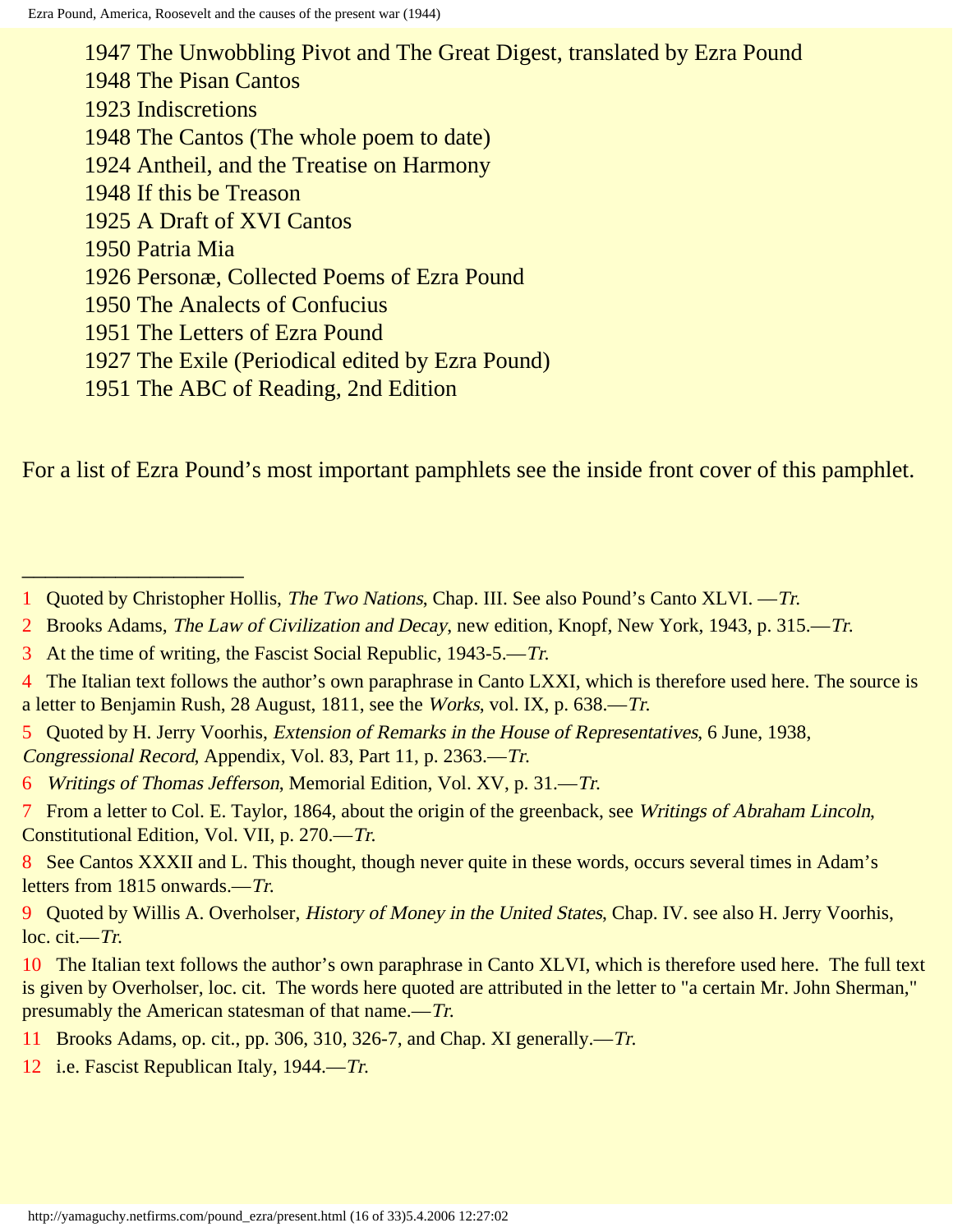Ezra Pound An Introduction to the Economic Nature of the United States

#### The Title

This is not a SHORT History of the Economy of the United States. For forty years I have schooled myself, not to write the Economic History of the U.S. or any other country, but to write an epic poem which begins "In the Dark Forest" crosses the Purgatory of human error, and ends in the light, "fra i maestri di color che sanno". For this reason I have had to understand the NATURE of error. But I don't think it necessary to refer to each particular case of error.

I do not believe that the method of historiography has progressed much since the days when Confucius selected the documents of the old kingdoms, and condensed his conclusions

in the Testament. Aristotle toward the end of his life arrived at a similar method, in his collection of Greek State Constitutions. Voltaire used the "human" method which hinges on chance and the personal element. A prince eats a pudding and dies of acute indigestion at a critical moment. Caesar Borgia said : "I had anticipated everything except being bedridden the day my father died." Michelet analyzes the motives of different social groups and tells us that the manual labourer wants to own a shop because he thinks shop-keepers don't work. Another method consists in analyzing certain mechanisms invented to humbug the public. Perhaps it is the renewal of an Aristotelian tendency but, in any event, it is suitable for the present narrative, and I am following it in this essay or definition, of the struggle between the people and the usurers, or financiers, in the colonies, and then in the United States of North America.

Towards the end of the Eighteenth Century the settlers, driven by the desire for Freedom of Conscience, hardened by privations, favoured and betrayed, reached a certain degree of prosperity, thanks to their own hard work and to a sane system of using paper money as a means of exchange that freed them, temporarily, from the pincers of the Bank of England.

The Settlers, or Colonizers, in Pennsylvania and in other colonies, irritated by the disappearance of metal money, understood that any other document could be used for book-keeping and as a certificate of what the bearer was entitled to receive in the market. The agriculturists who arrived in the new country, while they cleared the forests and prepared their camps, lacked the power to buy what was necessary to build houses, to buy plows, and to make a living. So the

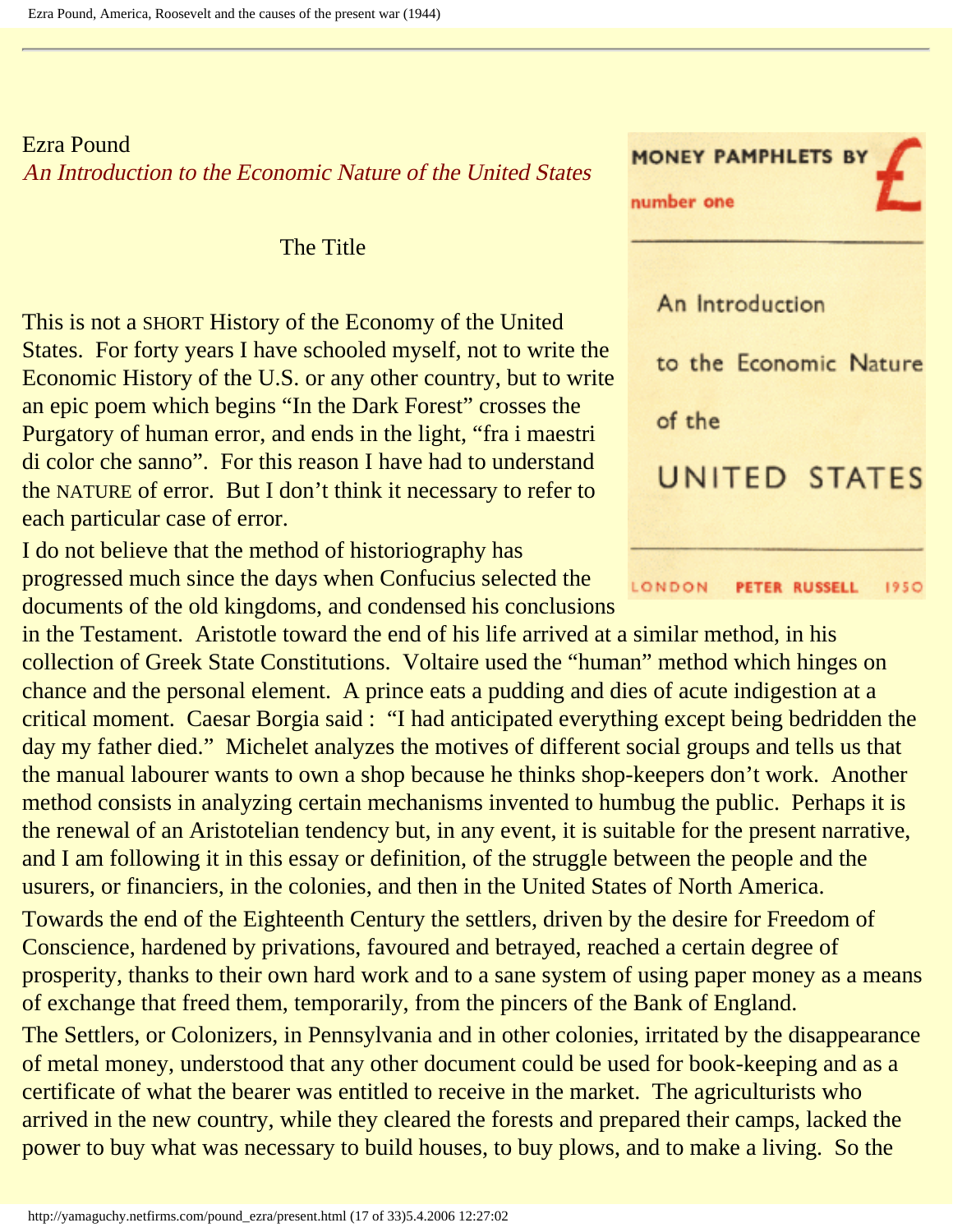governments of several colonies began to loan paper-money for these purposes. Pennsylvania chose the best method adapted to the conditions—repayment in ten or twelve years, and loaning amounts up to one half of the value of the farm. Those who loaned the money, living near to those who had received the loan, could judge the character of the borrower. This arcadian simplicity displeased the London monopolists and the suppression of this competition, together with other irritants, provoked the 1776 "Revolution".

The clearness of comprehension on the part of the revolutionary leaders is registered in diaries and "memoirs" of the times, and particularly in the notes of John Adams who, among other things, had been sent to Europe to organise the credit for the new State, and who secured the first loan from Holland.

It is to be understood that the experience of John Adams was neither theoretical nor abstract. Firmly convinced of the capacity of the Americans to produce farm products and merchandize, he met, and overcame, all the insidiousness of Europe. He convinced the Hollanders of the solidarity of the American guarantees by comparing the insignificant debit of the United States to the great debt of England.

I repeat : His notes are neither abstract nor theoretical. It was a question of paying the war expenditures with tobacco. The intimate letters and conversations, verified by the friends of Adams, contain concrete concepts as, for example : "It is necessary to keep up the idea that this paper is good for something", meaning that the note can be exchanged for actual goods.

It was understood that the Navy depended on iron, timber and tar, and not on the manoeuvers of a false finance.

Some time later the bankers published projects for the extension of credit, "funding", or the institution of a public debit. Adams faced the terrors of inflation by saying that a diminishing buying power of the paper money functioned as an unevenly distributed tax, a tax that hit those with a fixed salary, or living on an income; that the businessmen would have the best of it; and that, in any event, an inflation of this kind would not have created a public debt WITH INTEREST. It is understood that credit is Paul's supposition that Peter will pay. It was understood that the base of the real credit of the thirteen colonies was their capacity to work, taken together with the truly great possibility of future production limited then, not by nature, fields, vegetation, but only by the number of the inhabitants. Washington was able to win in the war because he resisted to the bitter end. Washington won, but not without indebtedness to the tenacity and good sense of Adams—the Negotiator.

History, as seen by a Monetary Economist, is a continuous struggle between producers and nonproducers, and those who try to make a living by inserting a false system of book-keeping between tile producers and their just recompense. The Bank of England was based on the discovery that instead of loaning money, the Bank's paper could be put out on loan. The Philadelphia financiers, not entirely severed from their friends in foreign countries, saw the possibility of speculation and the monopolizers of money tried their usual tricks on a thickheaded public.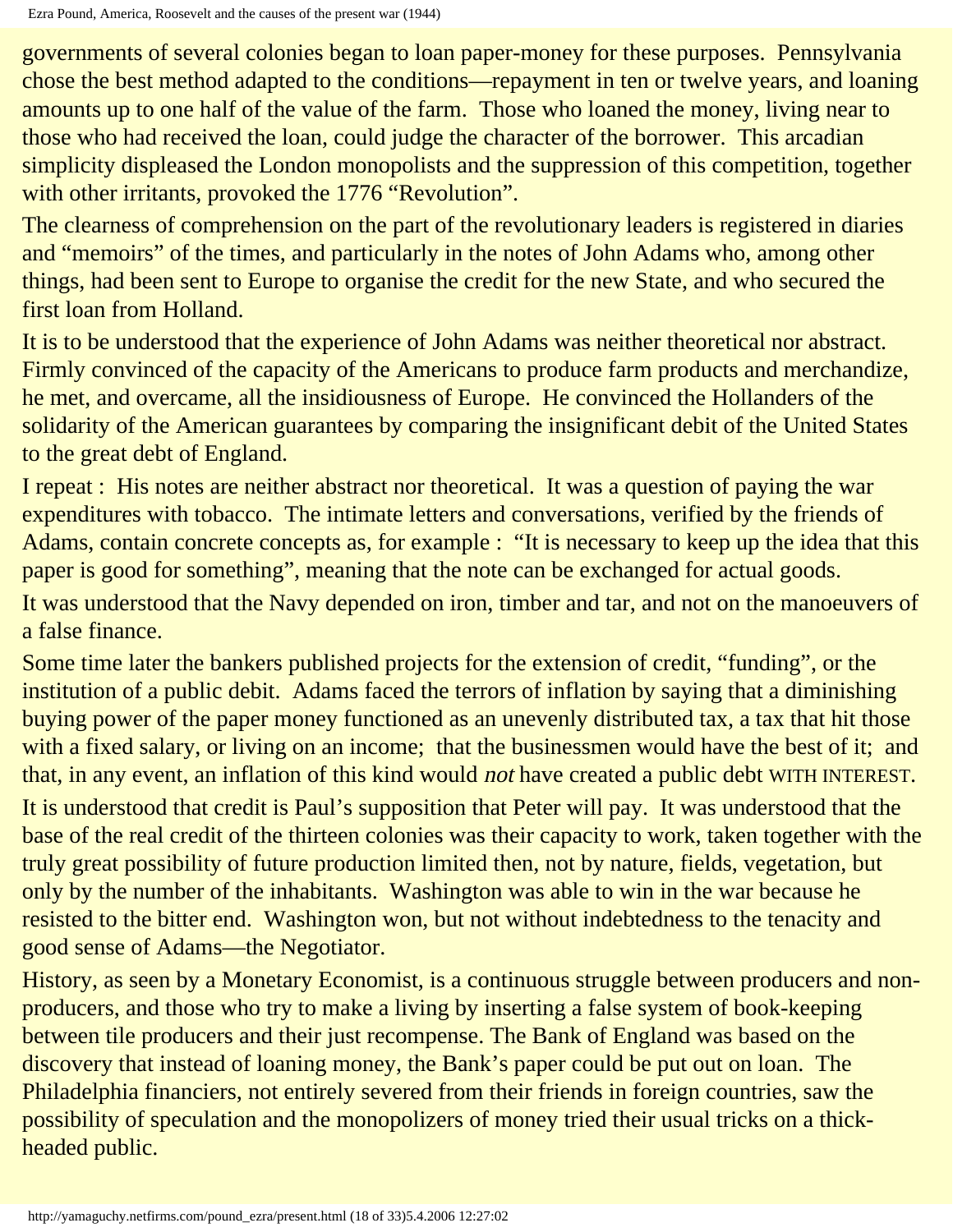"Financiers and Congressmen bought a great quantity of soldier's pay certificates which had been issued during the war. The certificates were simply printing press money without anything of value behind them. Years had passed since their date of issue and, as their hope for redemption went down, their value went down, and down. In 1789 they could be bought for 10 or 15 cents to the dollar. Alexander Hamilton proposed that the Continental certificates be

redeemed at par." $\frac{1}{1}$  And then the nation "assumed" the responsibility of paying them as proposed. These were the famous certificates of pay due to the Veterans. This constituted the "Scandal of the Assumption."

England was trying diverse methods of usury and sanctions. The lack of caution on the part of the great property owners of the South, reduced them to indebtedness. Slavery became less profitable than the new industrial system, in which the owner did not have to take care of his employees.

Let us note that at the beginning of the Nineteenth Century the "Mercantile" concept still retained traces of decency. Adams judged it "hardly mercantile" to do business on borrowed capital. At that time individualism had its own probity, a modest but secure income was called an "independence".

History taken as a lesson, and taking into account the difference between certainty and supposition, would be an exposition of the nature of events, rather than a chronicle of names.

Some events can be known only after centuries. We know, for example, that Parisina d'Este<sup>[\[2\]](#page-32-1)</sup> incurred certain expenditures which were paid from the Ducal Treasury of Ferrara, and we also know the date of these payments. Other deeds never become known and must remain buried with the participants. A signed letter proves what the writer wanted the recipient to believe on such and such a day. But the clarity of an idea remains among the ASCERTAINED facts. The definition of an idea, as observed by someone who understands the events of the day, may shed more light on the historical process than many volumes.

#### SOURCES

The true history of the economy of the United States, as I see it, is to be found in the correspondence between Adams and Jefferson, in the writings of Van Buren, and in quotations from the intimate letters of the Fathers of the Republic. The elements remain the same: debts, altering the value of monetary units, and the attempts, and triumphs of usury, due to monopolies, or to a "Corner".

In order to please those who love to gamble, the Exchange permits Mr. A to sell to Mr. B what Mr. A does not possess; on condition that Mr. A. succeeds in buying it and consigning it to Mr. B within a determined time.

The Americans have chosen this game instead of bull-fighting. And naturally, if a group of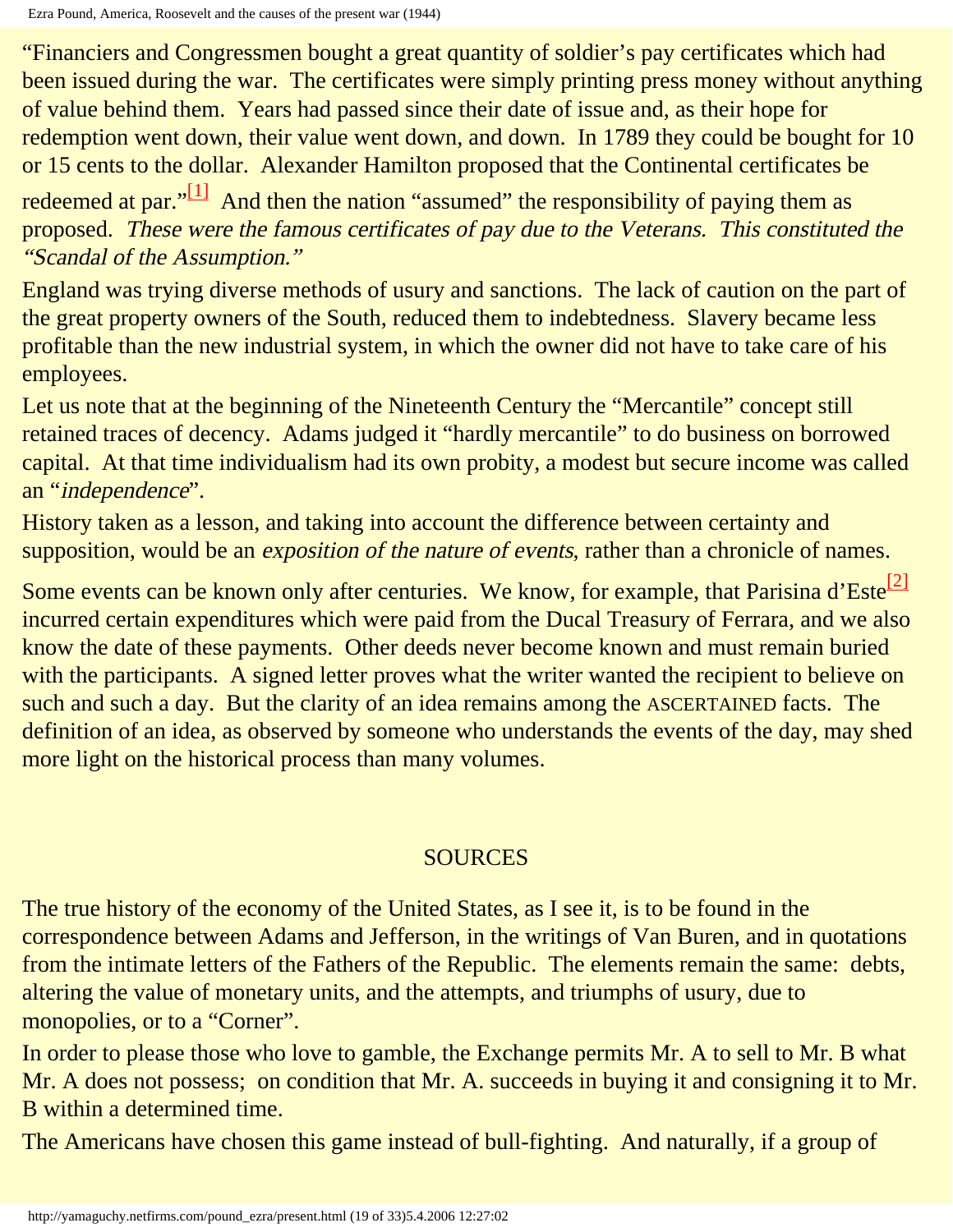financiers succeeds in inducing simpletons to sell more than actually exists, or to sell more of it than can be obtained, the late-comers can be made to "pay through the nose". In 1869, Gould, Fisk and others almost succeeded in monopolizing the available gold in New York. Roosevelt followed Jim Fisk.

The speculators boast about their courage or temerity, but this courage is a different kind of courage from that displayed at the Roulette, or other games of chance; for, by speculating on wheat and other commodities these gamblers are not just gambling among themselves, they are deciding on the prices the public must pay for its necessities. Civic conscience has not developed in America. It seems to me that this conscience was higher during the first years of the Republic, or, at least, the heroes of that era hare left to us monuments of their personal consciences, which seem to have been rather higher than those of today.

From the War of Secession up to now, the economic history of the United States has consisted in a series of exchange manoeuvers in New York and in Chicago; attempts to impose monopolies, corners, variations in the prices of the shares of new industries, and of the means of transportation. In the beginning they speculated on the value of land. An inflation in its value was stimulated without bothering about the difficulty, or the impossibility of transporting products from distant fields to the market. Then they speculated on the values of the railroads. If it is in the interest of the common worker, producer, or citizen to have an equitable and fixed price, this is not at all in the interest of the speculator or broker. "Hell", he says, "I don't want a still market. I couldn't make any money."

Like a patient fisher, the broker waits for the rise or fall of even  $\frac{1}{4}$  or  $\frac{1}{8}$  per cent, and there is his fifty or one hundred dollars.

He waits for a "break". It may come once in a life time. This may be the starting point to a fortune. [The great Morgan](http://yamaguchy.netfirms.com/myers/am_fortune/am_fortune_407.html), during the Civil War, bought on credit a certain quantity of damaged rifles from the War Department in Washington, and sold them to a Military Command in Texas, and was paid by the latter before he had to pay the former. He made \$75,000.00 profit. Later he was even sentenced, but that did not prevent his becoming the great Mahatma of Wall Street, and a world politico-economical power. Such is the material of which the economic and human history of the United states is made.

### Stratagems and Illusions

The Morgan affair, or trial, will be classified as normal finance and could have happened anywhere in the "old world". But the new land, because of the new conditions, offered several kinds of opportunity for fraud. In order to display the problem of the American mentality and its development, or perversion as a component in the historical process, these frauds should be classified. Take for example, the concession to construct the Northern Pacific Railroad. This concession had a clause in it which conferred on the constructors the right to all the lumber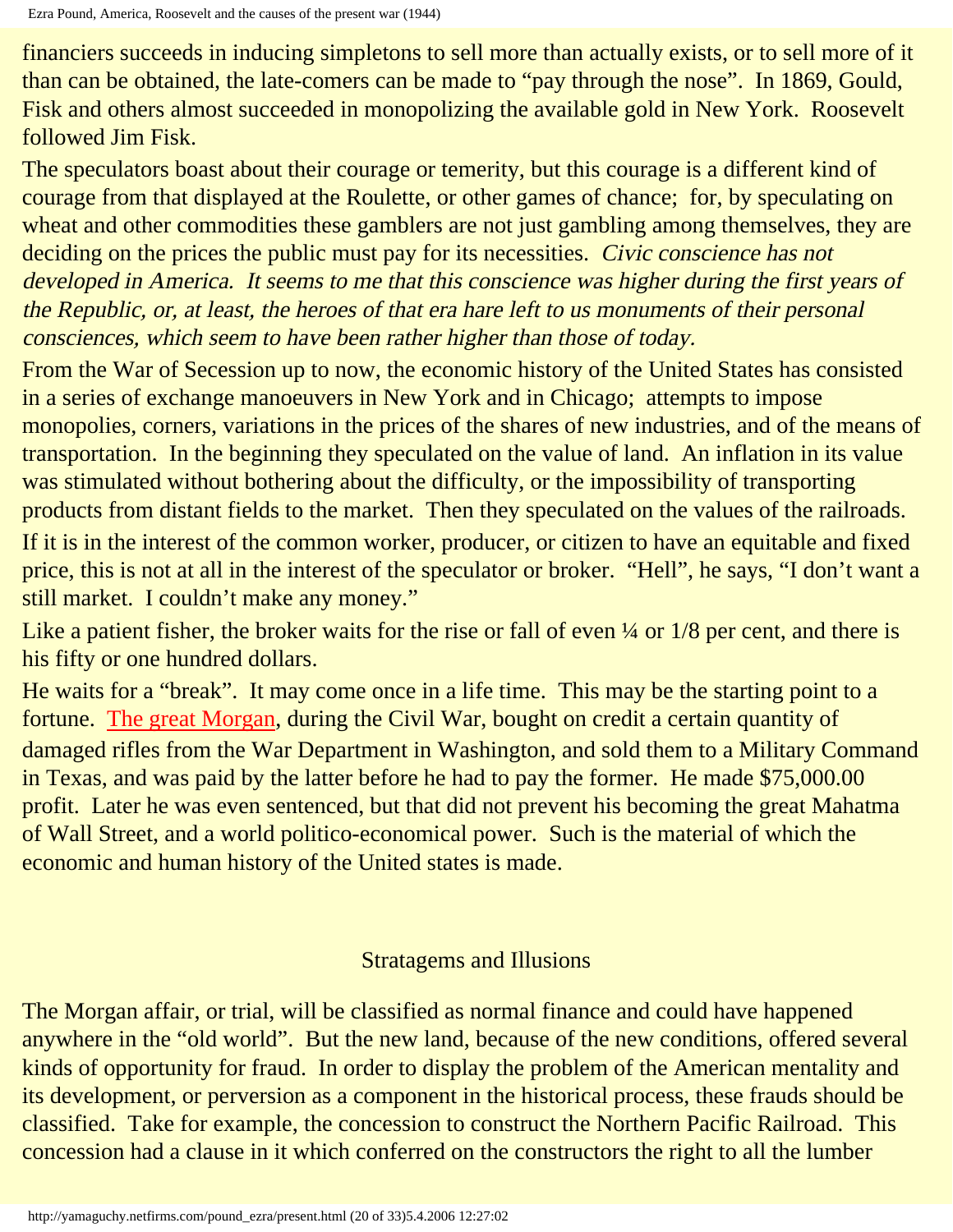cleared during the construction. The route went through the virgin forest and the trees were destined to be used as crossties, but the clause did not specify the width of the road to be cut and the company, with perfect legality, cut for itself a strip of land two miles wide. The land and the forests were the property of the nation, but no private citizen felt that he had been swindled. Similar things are the basis of American Humour. These things make for pride and tradition. The fight against the forest, and the difficulties of the desert. Marksmanship and craftiness were being developed. A man in Connecticut succeeded in manufacturing imitation nutmegs out of plain wood and selling them at a profit. This trick sent the whole country into peals of laughter. The Centenary of this trick was commemorated at the St. Louis Exposition. Imitation nutmegs were made and sold at 5 cents each. One day, when these souvenirs were exhausted, the man in charge, a true son of Connecticut, pure-blooded yankee, did not hesitate one instant to substitute real nutmegs for them, at the same price. The public heard it, and roared again.

Since the days of the California Gold Rush there have been men who have specialized in "Gold Bricks", that is, a lead brick covered with a layer of gold, or even solid gold in some parts so that the seller can bore through it at known points and show it to be solid gold. After the Alaskan Gold Rush the "gold brick" made its reappearance. The majority of those who had been duped brought their bricks to my father who was an assayer at the Mint. This was the period of free coining of gold, and any one had the right to have his own metal coined. So, the stories of these dupes have been familiar to me, through personal experience, since I was five years old.

I should like to differentiate between two kinds of dishonesty: (1) that of financial frauds and book-keeping; and (2) that arising from particular material opportunities, as in the case of the NORTHERN PACIFIC.

#### **Tradition**

The usual frauds of book-keeping, monopoly, etc., have been known since the beginning of history, and it is precisely for this reason that the usurers are opposed to classical studies. Aristotle, in his POLITICS 1. 4/5, relates how Thales, wishing to show that a philosopher could easily "make money" if he had nothing better to do, foreseeing a bumper crop of olives, hired by paying a small deposit, all the olive presses on the islands of Miletus and Chios. When the abundant harvest arrived, everybody went to see Thales. Aristotle remarks that this is a common business practice. And the Exchange frauds are, nearly all of them, variants on this theme—artificial scarcity of grain and of merchandise, artificial scarcity of money, that is, scarcity of the key to all the other exchanges.

#### Proverbs and Wisdom

The struggle between the Producers and the Falsifiers of Bookkeeping was clearly seen and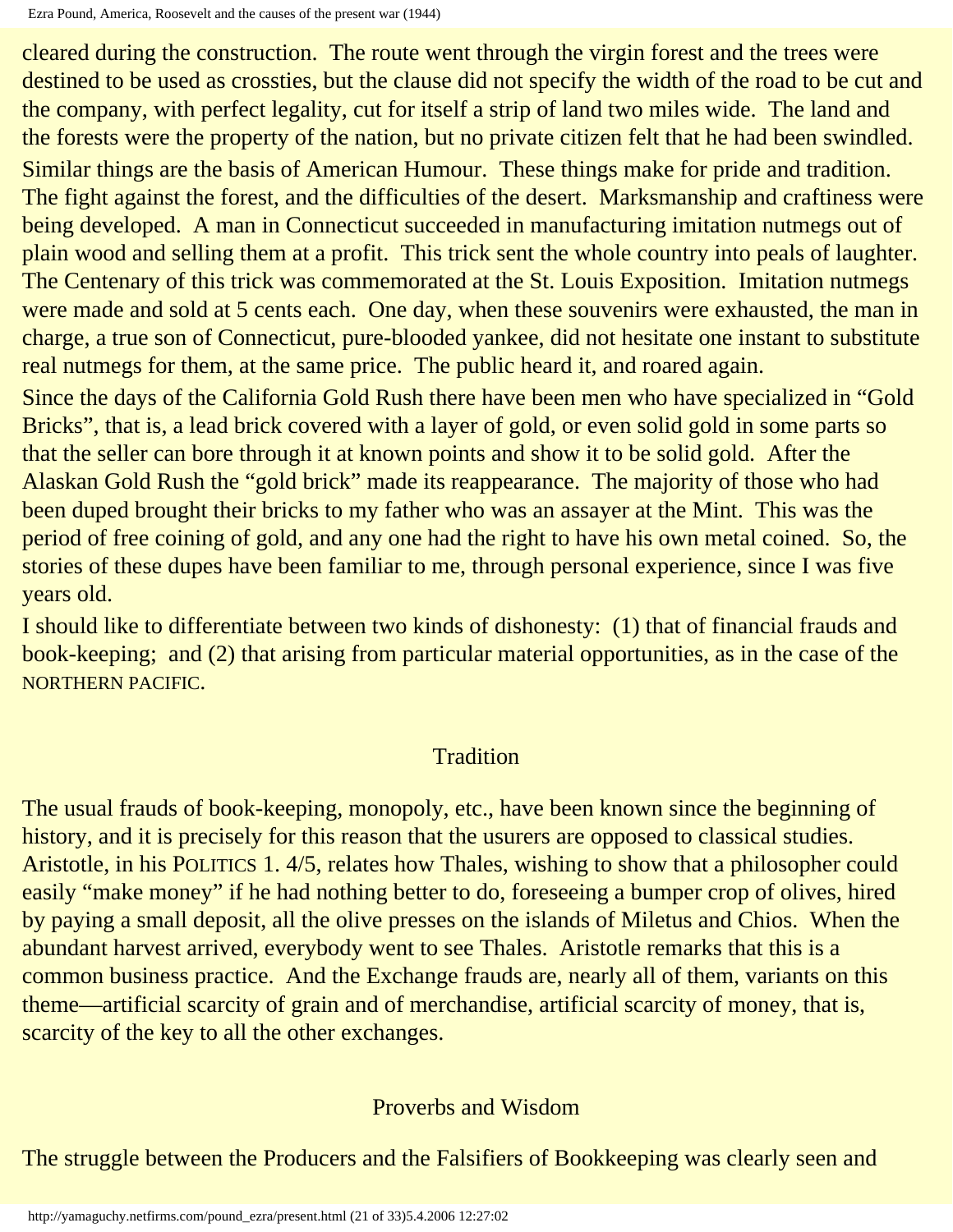understood by the Fathers of the Republic. Their wisdom was recorded in pungent phrases: "The safest place of deposit is in the pants of the people." "Every Bank of Discount is downright iniquity, robbing the public for individuals' gain." An insurance agent once asked a banker why the railroad companies, which are privately owned, must run to him, a banker, in order to sell their bonds. The banker, with ironic sadness, whispered: "Hush".

#### The Substructure

To understand the American historical process, it is necessary to consider the successive waves of immigration.

1 — Those who came through a spirit of adventure or, because of religious convictions and the desire for Freedom of Conscience, and who were willing to face the difficulties of a savage and uncultivated country;

 $2$  — The slaves:

3 — and those who arrived when the machinery was being assembled.

Class struggle in the United States is a recent and an almost exotic problem, in the sense that it does not derive from the Founders. Let us take a "typical American family". Two Wadsworth brothers, or two men of that name, arrived in Massachusetts in 1632. In 1882 their descendants had a family reunion and published the history of their family. In the eight generations we find all sort and conditions rich and poor. One, at the age of sixteen, sold his hair for a shilling, and "this was the first money he ever did see". Another fitted out a ship with his own money, during the Civil War. On the 250th Anniversary the participants presented equal variety and extremes among them—members of the Stock Exchange, salesmen, doctors, a telegraph operator and two old women for whom a collection was taken up. Under these conditions class warfare, in the true sense of the word, does not exist, even though the differences in wealth and position is undeniably visible.

#### Colonial Tendencies

The Fathers of the Republic revolted against the English ruling class, the younger brothers against the first-born. Popular hatred of the monarchist idea hampered Adams throughout his life. And all because, at the age of seventeen, he had written a letter in which he foresaw the possibility of an American Kingdom capable of resisting any European force. Demagogy seized this phrase to insist that Adams had never been anti-monarchist, but preferred the House of Braintree, that is, his own house, to that of the Hanover. His father held the plow. His son, John Q. Adams, awaited the results of a presidential election at the plow. Perhaps a classical pose, but he was capable of holding the plow, and was not doing it for the first time in his life. Let us compare a score of personal cases in order to understand the foundation of American economic history. In the docket of a great-grandfather, Justice of the Peace, in New York State,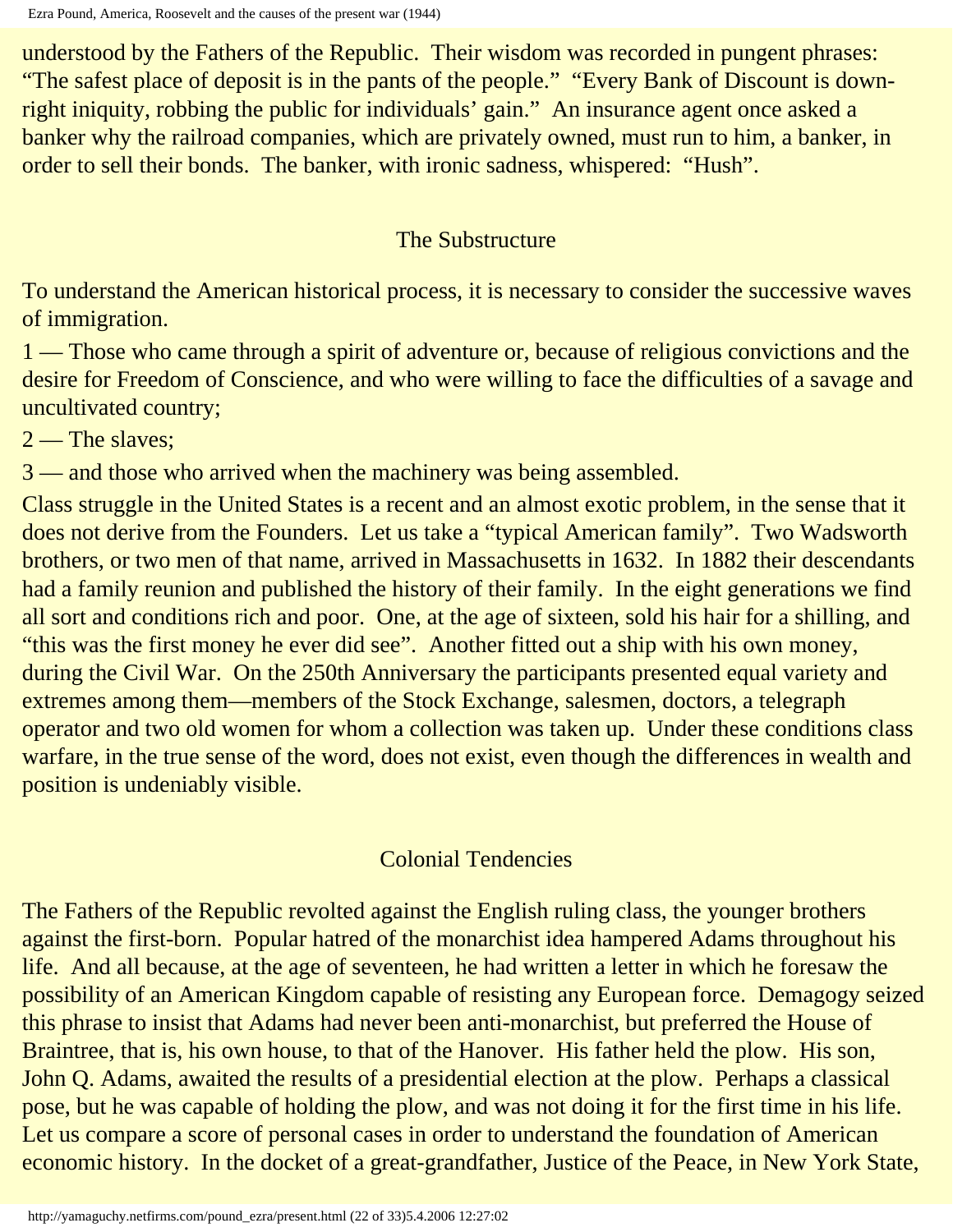the fines run from \$1.30 to about \$25.00, and the tribunal's expenses from 8c to \$1.30. His daughter, at least once in her life, went to work in a factory, married a man who became a Congressman, supervised the kitchen, not as a spectator, but in order to prepare the meals for about forty lumbermen. At the time of her separation she had \$100,000.00 in the bank, but the bank failed. My father, the first white man to be born in that part of Wisconsin, was looked after by a male redskin instead of a nurse. He inspected mines in Idaho, and got a job in the Land Office. One week he had his kindling wood sawed by a certain man for a dollar. Ten days later he asked the man if he wanted to saw a little more wood. "Saw wood? Saw Wood? Say Homer do you want to go East and sell a mine ? I got \$10,000.00 in the bank." In 1919 I met in Paris a quiet little man, Ambassador at the time, whom my father remembered thirty-five years before in the act of reaching for a revolver to help out his partner. American distances are different from the European, and the statistics do not record all the nuances.

#### Waves

Religious convictions, anarchic: tendencies, love of adventure and then laziness. The American tragedy, in a certain sense, is the tragedy of laziness. The sense of justice surrendered to the sense of laziness. Justice was limited first to the whites, and then to the bosses.

From Europe a flood of workers poured in. The national type was formed From a similarity of tastes and temperaments and not on a racial basic. Those who wanted material gain emigrated to America. Those of a milder nature, the more contemplative, the sentimental, those more attached to their soil and home, remained in Europe. The strong, the restless, the malcontents, the misfits went. The younger sons of the English went in the 1600s, but after 1800 emigrants from England diminished.

The Puritans were Bible-crazy, but they did not bring the Hebrew Scriptures only. The culture of Adams and Jefferson is a Latin culture with a mixture of Greek. Otis wrote a Greek Grammar which he destroyed, or which was lost for the lack of a competent printer. During the prosperous colonial era the arts of silversmithing, furniture making, and architecture developed. The houses, although made of wood, were a Greek dream. Numbers of them burned down. From Germany came groups of religious sectarians. They brought with them the art of glassmaking, and organised, at least once a year, a Bach Festival. Monticello is full of

refinement. The polygrapher<sup>[3]</sup> longed for a complete civilization equal to that of an Italian Court, ceremonies omitted, of the Fourteenth Century. He got into debt.

Adams was frugal, and used the weather-boards of his attic study as a handy file for his correspondence. For at least a century New England took as an idea: "Low Living High Thinking".

Usury spoiled the Republic. Usury has been defined as too high an interest on money. The word finance became fashionable in the bank-paper era. And it is to this that Jefferson alludes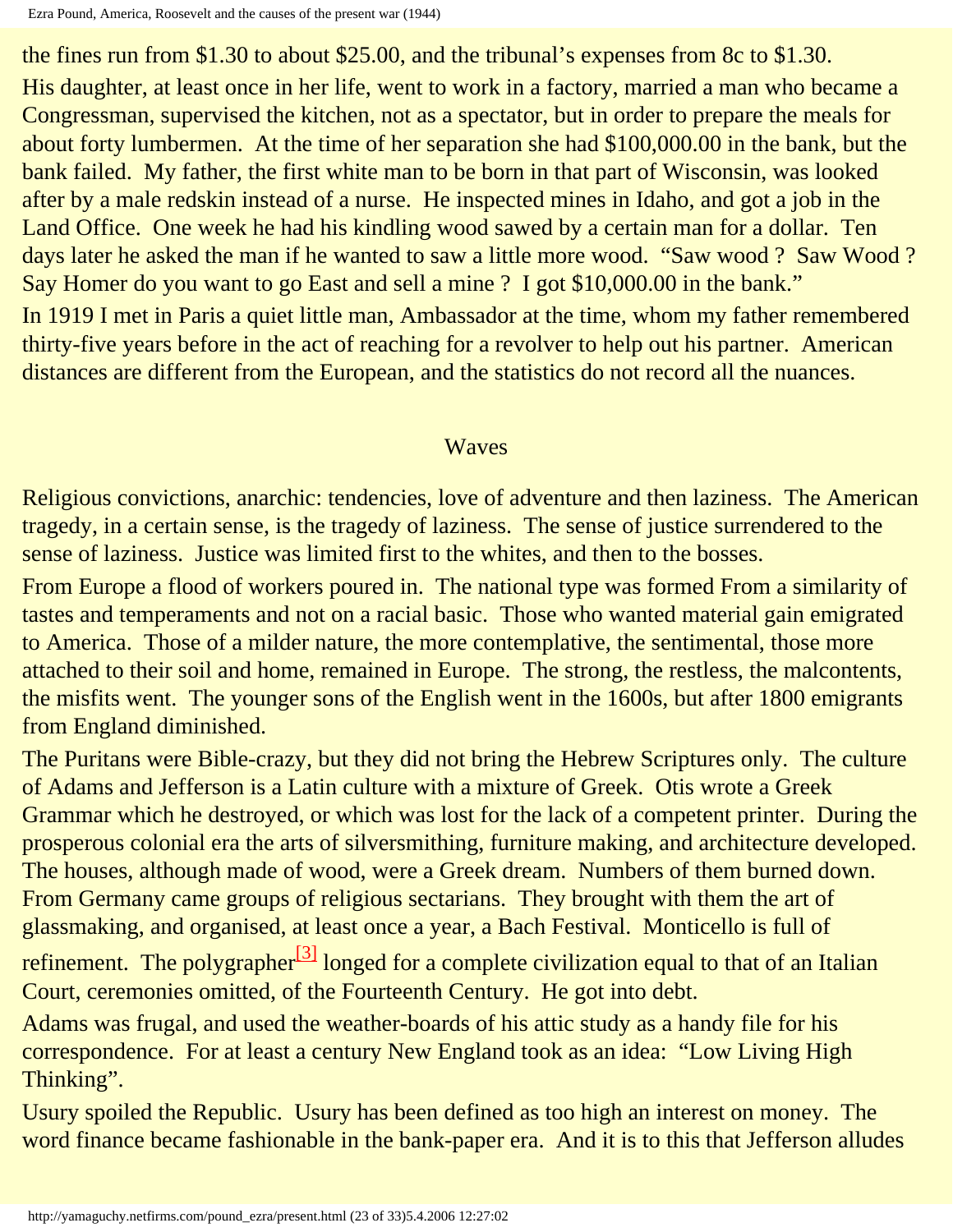in the phrase: "No one has a natural right to be money-lender save him who has it to lend." With the "financial" era the word usury disappeared from polite conversation.

There is no greater imbecility than to leave one's own bank-account or one's own sources of information in the hands of an enemy, or an irresponsible man.

The struggle between the people and the exploiters, in America, was waged around these forms of imbecility.

A handful of people, who lived on little and did not run into debit brought to, and preserved in America, a rather high, severe culture, and a civic sense nourished by the traditions of English legal liberty, that is, by a centuries-long conquest in which the traditions of North European tribes and Roman Law converge.

The Republic was started with a limited suffrage which was gradually extended from the love of justice and because of the good sense of the common people. The frontier aristocracy was, of necessity, a physical aristocracy. The others either died or weakened. My grandfather used to wrestle with his lumberjacks not only for sport, but to maintain his prestige. Lincoln was the last president of this race and of this tradition. For two centuries the frontier required daring. With the danger gone came the people who know how to suffer and to endure; or those who merely subside.

Up to the time of the Civil War the public seems to have taken some interest in the Congressional debates. The Congressional Record might nourish a civic sense, and the names of the protagonists are recorded in it. Even today it is possible to tell some truths in Congress, but the public has been distracted.

The "Economic" history of the United States is, on one side, the history of enormous wastes of the natural resources, wastes that took place because no immediate need for thrift was apparent and, in many instances, did not exist.

Land was given to whomsoever wished to settle on it, but no provisions were taken to protect the nation or the people from the dangers of resettling this land. Often resold for a trifle, it went to form large landed estates which for a long time, and perhaps even today, have not injured anyone.

#### The Treasure of a Nation is its Honesty

The following phases follow one another: Freehold. The need of craftsmen. Slaves. Debts. "Free" craftsmanship in competition with the slave system. In the beginning personal commerce without indebtedness to finance. In many cases direct superintendence by the owners. No man could be a director of the Salem Museum who had not sailed round both the Cape of Good Hope and the "Horn". The construction of fast clippers was New England's glory a century ago. These clippers had brought the kind of wealth that follows the exchange of goods with the orient and the entire world. Even if economic, the history of the United States was, up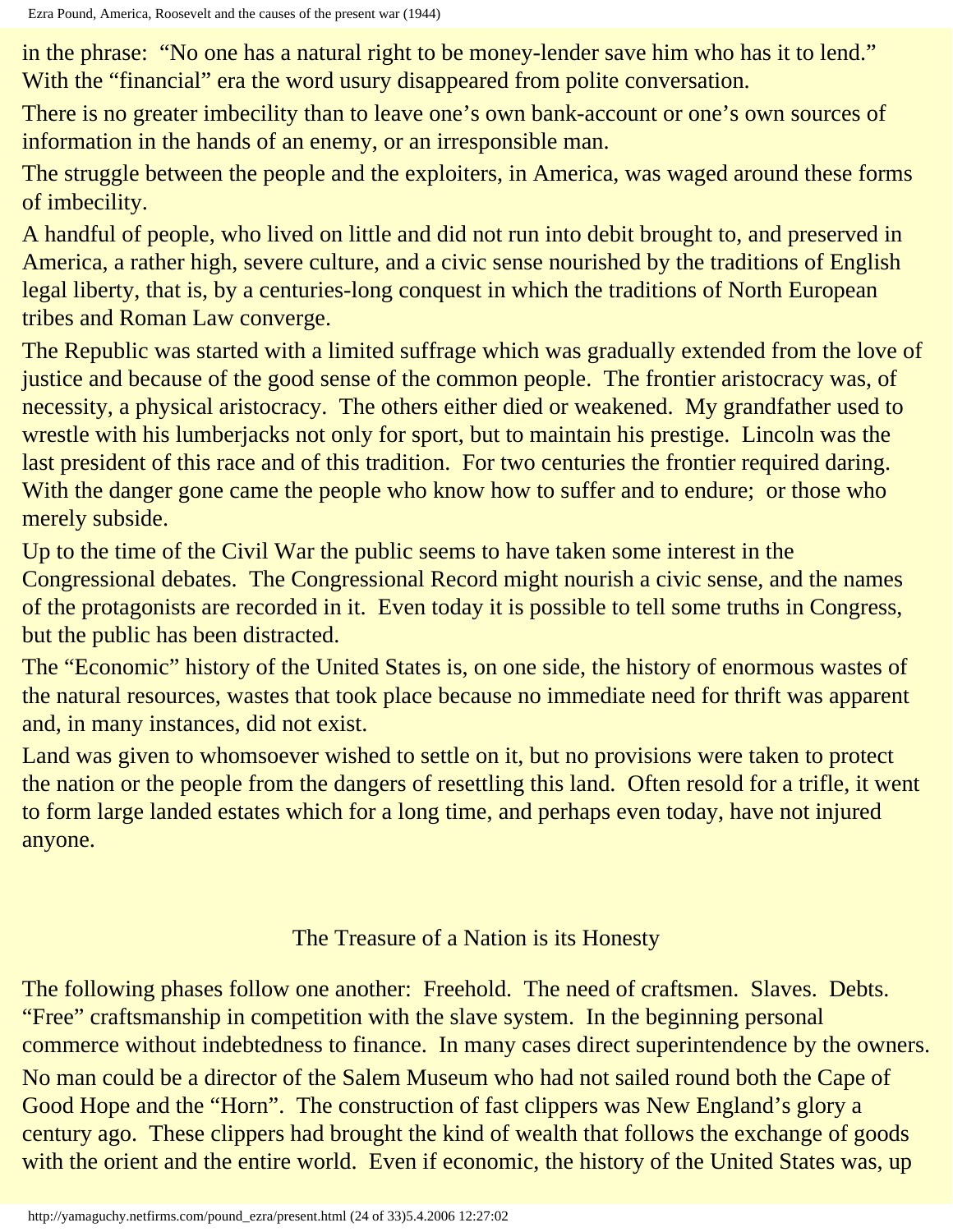to the year 1860, romantic. From that period dates the cult of business which continues an Italic tradition, the tradition of the great City Republics of Venice and Genoa, the Superba and the Dominante. Economic affairs need not be wholly sordid. Usury however is a cancer, Finance a disease.

Paterson who invented the system of the Bank of England, that is, the system of loaning promissory notes, died poor, outcast by his early associates. California gold was discovered on the land of a man who did not profit by it. On the contrary, his farm was ruined and he got no protection from law.

The American tragedy is a continuous history of waste—waste of the natural abundance first, then waste of the new abundance offered by the machine, and then by machines, no longer isolated, but correlated and centuplicating the creative power of human labour.

The improvident Americans killed bison without thought or consideration. Forests were cut down without thought of conservation. This had no immediate effect on the prosperity of the inhabitants, because of nature's abundance. The usurers, now called financiers, plotted against abundance. To understand the effect of the America system, it is necessary to refer to the monopoly of Thales and then take up the thread of the so-called "reform", or [protestant schism](http://yamaguchy.netfirms.com/dennis/fascism_06.html), seen from the economic angle. The Protestants did not wish to pay ecclesiastical taxes to Rome, and to the priests for their rites. The Bible was invented as a substitute-Priest. The Canonical prohibition against usury disappeared. Polite society did not consider usury as Dante did, that is, damned to the same circle of Hell as the sodomites, both acting against the potential abundance of nature.

The Catholic economy had proclaimed the doctrine of the just price. Monopoly is a manoeuver against the just price. One can speculate only on condition of the market oscillation.

The employers naturally tried to get their work done for the least possible price. The workingmen, in self-defence, asked for the suffrage. The people won the war against the Bank of the U. S. between 1830 and 1840 but, with the new waves of European work hands, the quality of the electorate declined, and demagogy undertook to corrupt it. The Press misled, or distracted, the people from the nature of the economic problem.

Toward the end of the Eighteenth Century the Republic was in revolt against the privileges of "birth", and the whole democratic movement was in revolt against the monopolies held by the guilds; monopolies of the opportunity of working. This explains the bearing of Adam Smith's phrase: "Men of the same trade never gather together without a conspiracy against the general public."

But the monopolies, the sanctions, the restrictions imposed by the guilds were, at least, monopolies of *producers*. The various monopolies which culminate in the monopoly of money itself, key to all the other monopolies were, and are, monopolies of exploiters.

The situation is complicated when the same man has his hand both in the production and in the finance. Henry Ford found himself forced into this situation in order to defend himself against Wall Street.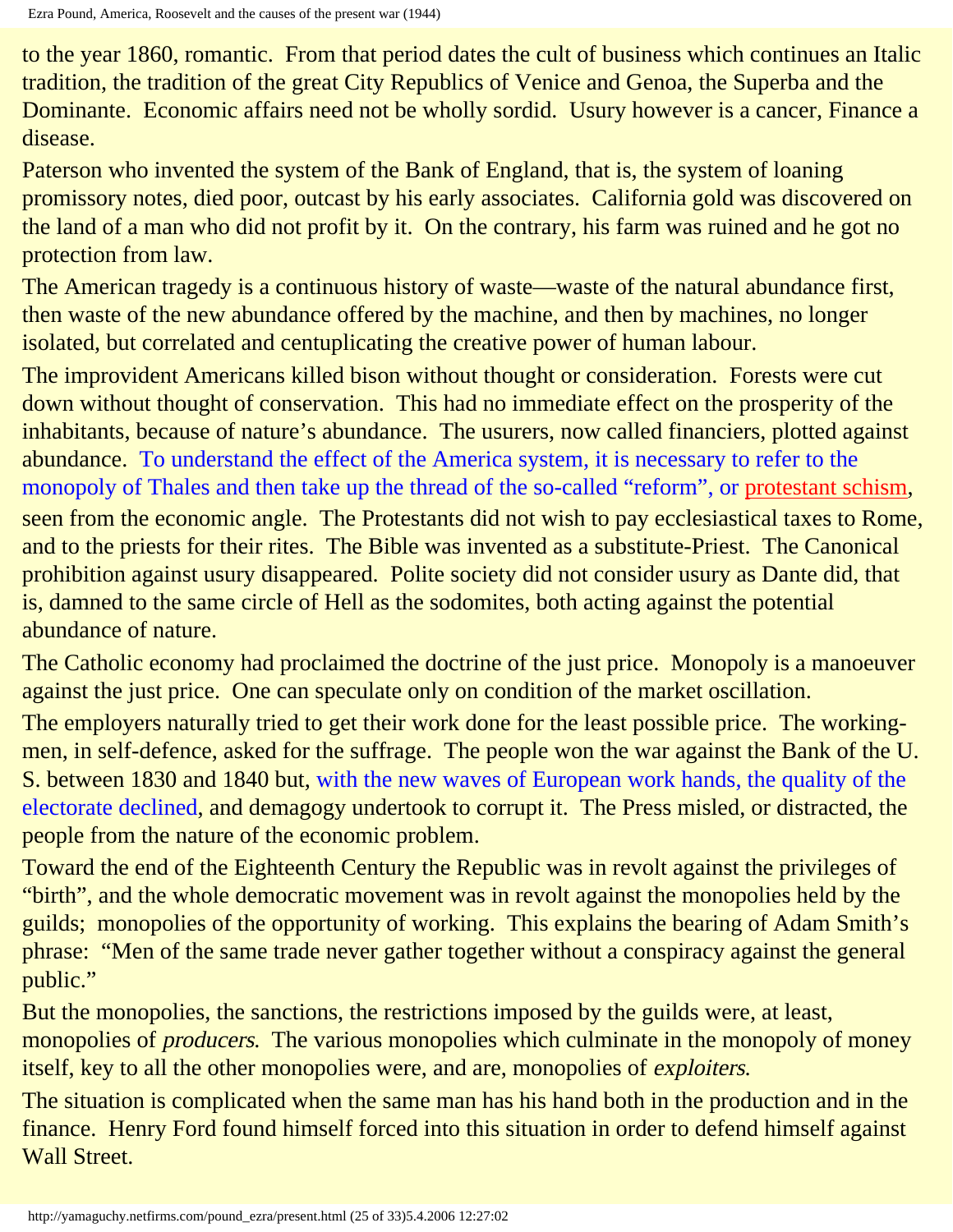To understand the development of economic ideas in America, it is useful to know European precedents, even if these are little known in Europe itself.

The traces of the Leopoldine Reforms have been lost, as far as I know, but the analogy remains. It can be said with certainty that the same current towards the liberation from the shackles of the guilds made its appearance in Tuscany and in the American Colonies. The return to a controlled economy in Tuscany was wrecked by the Napoleonic Wars, and nothing has been heard of it in Europe for years. As far as I can discover, it had no echo in America.

John Quincy Adams, almost alone and smeared as an eccentric, supported a doctrine: giving more authority to the state. He wanted to conserve the national lands as property of the nation.

The romance of the covered waggon, clipper of the prairies, finds its analogy in the Italian colonization in Africa. All this emigration had some resemblance to what Italy was doing on her Fourth Shore, but the former was done without the state's doing anything save granting the land without foresight.

The natural abundance existed, but it was wasted. Today, among the few merits of F.D.R. stands, perhaps, a vague idea of reforestation.

#### Banks

The insidiousness of banking has always followed the same road—abundance—any kind of abundance tends to create optimism. This optimism is exaggerated, usually with the help of propaganda. Sales increase; prices of land, or of shares, rise beyond the possibility of material revenue. The banks that favour exaggerated loans, in order to manoeuver the increase, restrict, recall their loans, and presently panic overtakes the people.

Toward the end of the First World-War, C.H. Douglas insisted on the opportunity of potential abundance and demanded national dividends, that is, a distribution of family or individual allowances so as to permit the public to buy what the public had produced.

Naturally all that was called insane. The London Times, and other newspapers, in the hands of financiers opposed this suggestion.

The justice of Major Douglas's views was confirmed by the Loeb Report (Report of the National Survey of Potential Product Capacity, New York City Housing Authority, 1935.) No one has been willing to dispute these statistics. Before entering this war every family of four persons in the United States could have had a \$4,000.00 to \$5,000.00 Standard-of-Living. Only the iniquity, the imbecility of the monetary-financial system prevented the realization of this material welfare.

War was brought about to impede the utilisation of this abundance. Without scarcity monopoly cannot impose unjust prices.

American money was not socialized. American money had not been democratic for eighty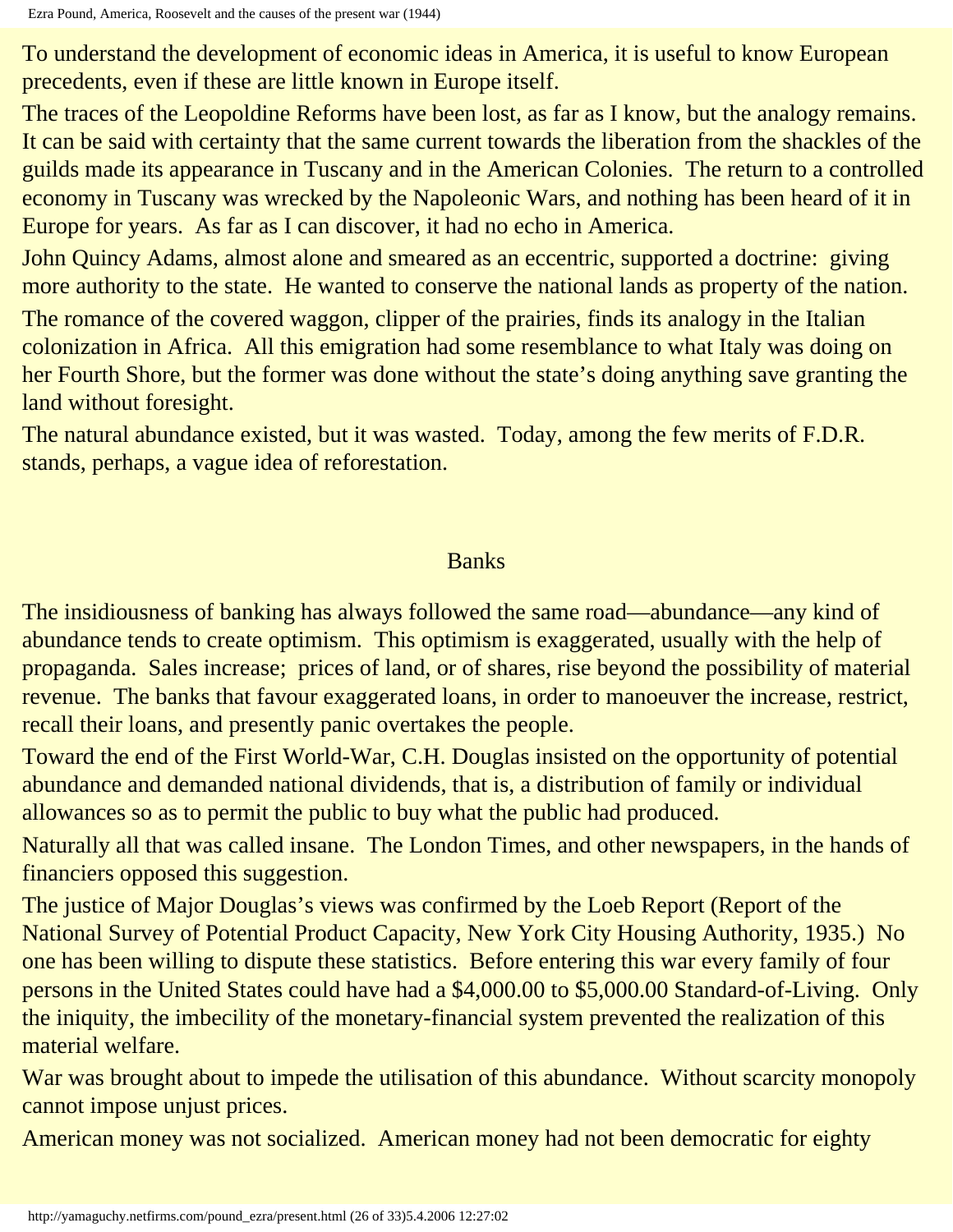years, as Lincoln had democratized it temporarily, and as Jackson had democratized it, even succeeding in extirpating the national debt.

The American people as late as 1939 had not yet learned the lesson taught by American history and, much less, by world history.

It is idiotic to leave the pocket-book of the nation in the hands of private and, perhaps foreign, irresponsible individuals.

It is idiotic to leave the nation's sources of information in the hands of irresponsible individuals and, sometimes, in foreign hands.

This ruin has its roots in the greed for lucre, a greed which separates itself from all commonsense and every sense of proportion, and blindly creates its own undoing.

Man has been reduced not even to a digestive tube, but to a money-receptacle that gradually is losing its own value. This cycle has lasted three centuries; from the arrival of the "Pilgrims" who sought freedom of worship, to the Cult of Lucre dominating today. This is an economic history. It is the history of a spiritual decadence. Part of this story is technical, part monetary, and part financial.

The aim of finance is to gain by others' labour. In the last four decades, the aim of finance, in order that the gains of a small group be greater, has been the retention of all the profits of mechanical inventions and the lowering to a minimum the workers' rewards. And this was done in the open market through Free Enterprise.

Now-a-days, in normal times, the necessity of working as formerly does not exist. Van Buren, a century ago, was interested in reducing the working-day to ten hours. The working-day could be limited to four hours now, and everybody could have the opportunity of working. But humanity, or, I should say, the working-class is not lazy. The great mass is not touched by an appeal to laziness.

Only the artist, for centuries, has succeeded in detaching the idea of work from the idea of profit, and not all artists have been capable of this dissociation of concepts.

I do not know whether or not I should cull long or brief citations in regard to the financial technique. The former would be a bore, the latter may be incomprehensible.

Van Buren was opposed to imprisoning debtors. The manoeuvres of finance are registered in phrases such as the following : ... "he increased the amount of the discounts .... In the month of October, 1830, they were forty millions, and in May, 1837, 70 millions." Mr. Webster said: "They must be decreased by thirty million dollars in states along the Mississippi."

"The Bank received 341 millions and six millions from the Government. The funds under the President of the Republic (Jackson) amounted to something between fifteen and twenty thousand." (Note : the President controlled THOUSANDS not millions.)

"... by using the methods of the bank in order to disorientate credit within the country, by creating panic so as to dominate the mind of the public ..." "... Government members excluded from the real committee of the Bank Directors ..." "... The Bank President manipulates the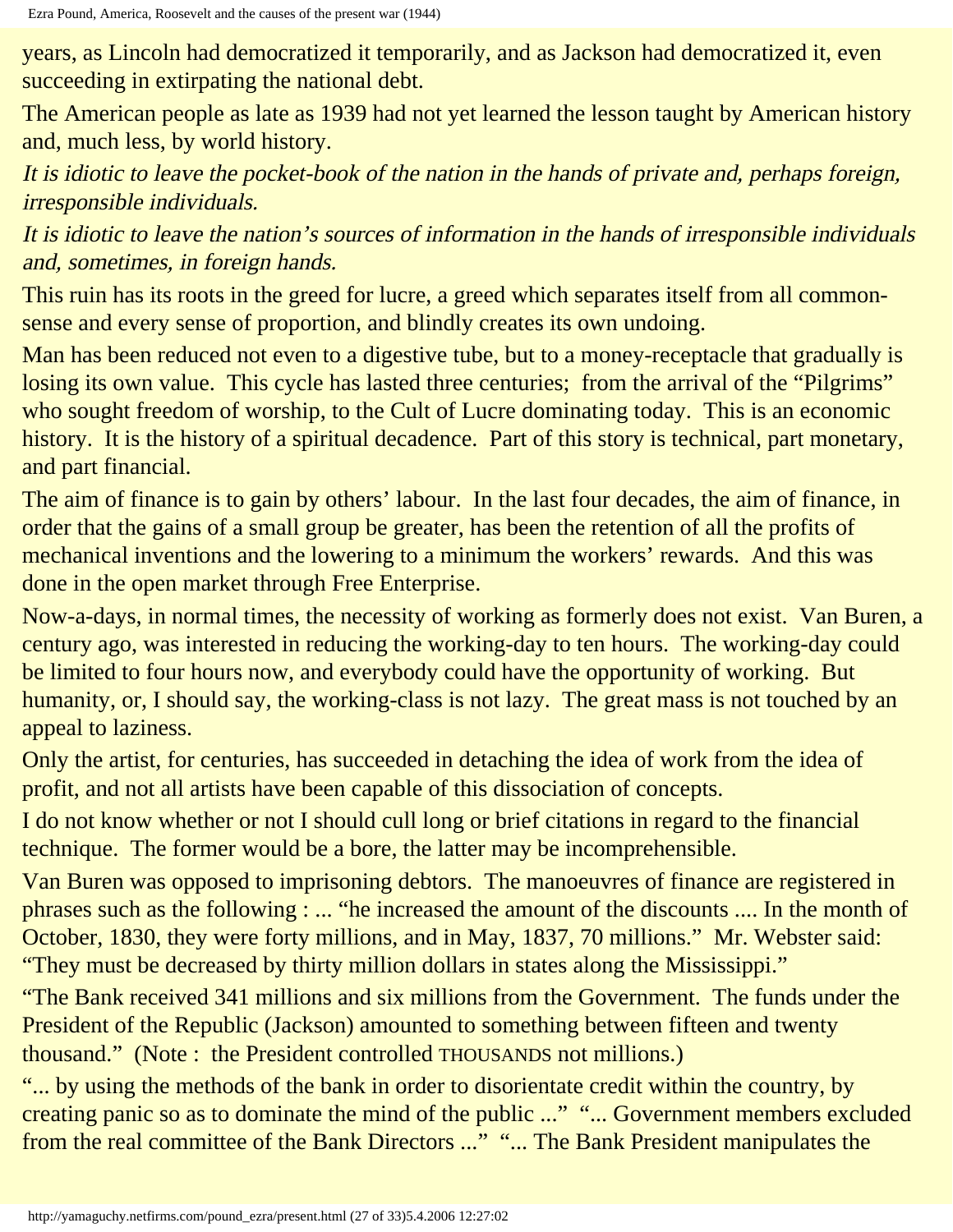government funds to betray the nation ... 'greasing' the Press by making nominal loans to nonexisting bailsmen." "... The Bank restricted seventeen millions of the sixty-four million dollar credit ..." "If Mr. Taney (Treasury) has not prevented the Bank's New York branch from collecting \$8,700,000, and had not armed our city with nine million to defend ourselves (i.e. the nation) in that war on our commerce."

Van Buren had the transitory honour of being called THE LIBERATOR OF THE TREASURY. But his decade has disappeared from American memory.

After the assassination of Lincoln, President Johnson did not have the means to maintain fiscal liberty. In 1878 a Congressman expressed, or explained, his position by saying that he wanted to keep at least a part of the non-interest-bearing national debt in circulation as currency.

The "Free Silver" movement tried to oppose the interests of the silver owners to the "Gold" interests, but did not go to the root. William Jennings Bryan headed this movement, and a few oldsters remember it even now. Once in a while an idealist plays up to the Silver men, or is started on his career by them. A Silverite, privately, will, sometimes confess the truth as, in fact, Bryan confessed it to Kitson. At the moment I don't remember if Kitson published the details of the interview or communicated them in a personal letter, to the undersigned. I am under the impression that I have seen these details in print. Bryan, knowing that he was continuing an honest tradition, and wanting to keep it alive, fought vigorously, taking advantage of whatever means were available to him.

#### Chronological Outline

The chronology of American economic events is, roughly, as follows :

1620 - 1750—Beginning and development of colonial prosperity based finally, upon a system of loans by some of the Colonial Governments to those who tilled the land. This prosperity stimulated gluttony, and the London monopolists tried to impose their monetary monopoly;

1750 - 1776 - 1788—Preparation for the Revolution, Formation of the American System;

1789—Washington President. Struggle between Hamilton, conservative agent of finance and Jefferson's democratization. 'Fraud of the Assumption.'

1801 - 1825 —Jefferson and his disciples in the White House. The Louisiana Purchase. Second war against England;

1829 - 1841—Jackson and Van Buren in the White House. Fight between the Banks and the people. The people won;

1841 - 1861—Gold discovered in California, in 1810. Debts contracted by the "South" to New York Bankers, and elsewhere. Negro Slavery. Symptoms of the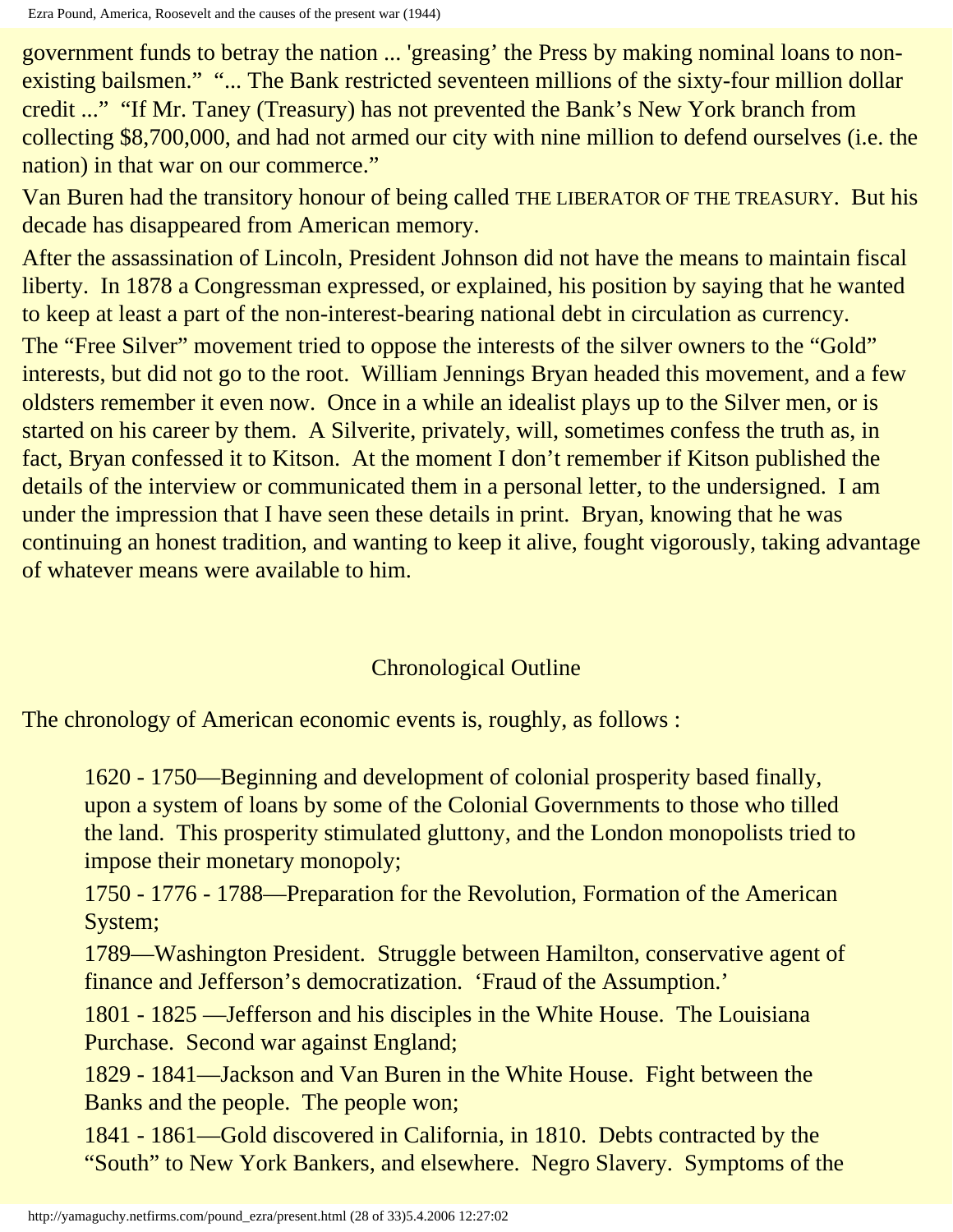Civil War;

from 1861 War of Secession. Triumph of Finance;

1869 - 1877—Grant President. Scandals. Gold against the people;

1890—The silver question. Trusts;

1914—Industrial development. Technocracy. The menace of Abundance.

1935—Chart of Potential Product Capacity;

1939—"War is his only way out," phrase pronounced by a Congressman to signify that Roosevelt had made such a mess of things that war was his only way of escape. In other words, the only way to hide his past and to maintain his political power.

#### **Rottenness**

From the "Annual Reports of the Secretary of the Treasury", beginning with June 1932, to June 1939, it can be learned that the Treasury of the United States bought ten billion dollars of gold at thirty-five dollars per ounce instead of \$21.65 as in former times. The Treasury does not issue any reports regarding the source of this gold and, even if the Secretary of the Treasury himself wanted to find out where the gold came from, all he could find in his files, would be the names of the last sellers. This means that the government, or the American people, paid ten billion dollars for gold that, before the change in price, could have been bought for six billions. This amounts to a gift of four billion dollars to merchants of gold among whom are, as has always been the case, many foreign merchants.

Only God know, how much gold the people bought during the war, from 1939 to the present time. The trick is simple. Whenever the Rothschild and other gents in the gold business have gold to sell, they raise the price. The public is fooled by propagandizing the devaluation of the dollar, or other monetary unit according to the country chosen to be victimized. The argument is that the high price of the monetary unit is injurious to the nation's commerce.

But when the nation, that is, the people of that nation, own the gold and the financiers own the dollars or other monetary units, the gold standard is restored. This raises the value of the dollar and the citizens of "rich" nations, as well as citizens of other nations, are diddled.

The manipulation of silver follows simple lines. It all fits perfectly into what Aristotle calls the "common practice of commerce". (Politics 1.4/5 Thales). The silver merchants are less important than the merchants of gold. Other metals are monopolized but they do not enter into the monetary game. With these keys you can open the records, or the Congressional Record, whenever you wish, and you will find attempts to resist these swindles though they are getting weaker and weaker.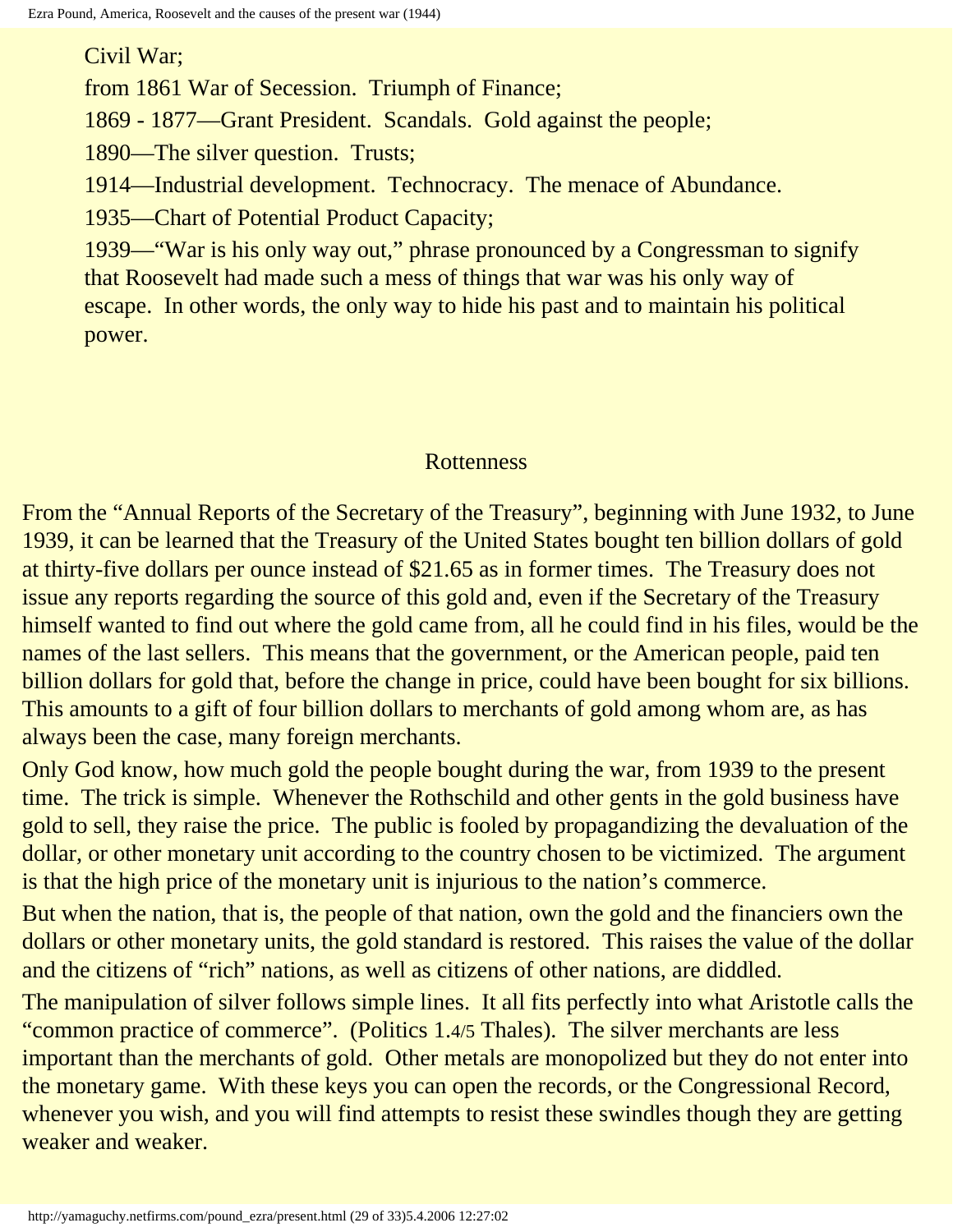#### Remedies

Words become pale. Facts repeat themselves. Truth makes an appearance at times, but it is misunderstood and exposed to ridicule. Economists do not see what stands right in front of their own eyes. Nine years ago a well-known and able Italian sociologist had not looked at the inscriptions on either Italian Bank or State bills. These are the economists of the more-than-athousand-year-old tradition.

People do not look at plain common objects. A professor from the London School of Economics once sent me three satirical post cards. One of these was furnished with a sort of bellows so that when the card was pressed between the fingers it squeaked. He had bought these cards with a metal "bon" issued by the French Chambers of Commerce that had no value outside of Prance. He sent me these cards, nevertheless, to deny the possibility of having one kind of money valid everywhere and, at the same time, another kind valid only within the country of origin.

The diverse groups of monetary rebels and reformers, lacking a knowledge of tradition and possessing only a part of the truth, contradict one another and do not understand their different terminologies.

Fernando Ritter is perfectly right in insisting that the farmer who consigns his wheat to the common granary must be guaranteed the price of fertilizers etc., necessary for future cultivation. He echoes the statement of Zublay at the time of the formation of the United States: "It is necessary to have the public believe that this paper is good for something." (That is, exchangeable for agricultural products or other goods.) It is necessary that money be a guarantee of future exchange. This is in line with the commodity dollar fight, and for a just price-index.

Against this just proposition Wall Street roared : "Rubber Dollar". The usurers, naturally, oppose any control on the part of the public or of a state that pretends to represent the public's interests. The usurers want the control to remain entirely in their hands.

The whole history of the United States oscillates between these two camps. The people rebelled against the London usurers and instituted a government in America. This government fell prey to the resident usurers who kept in touch with the arch-usurers in the mother-country. Belmont used to represent the Rothschild, etc. Today the Main Office is in New York, the Branch Office is in London. The ubicity of the victims does not matter, and the Head Office maintains a high degree of mobility.

The usurers act through fraud, falsification, superstitions, habits and, when these methods do not function, they let loose a war. Everything hinges on monopoly, and the particular monopolies hinge round the great illusionistic monetary monopoly.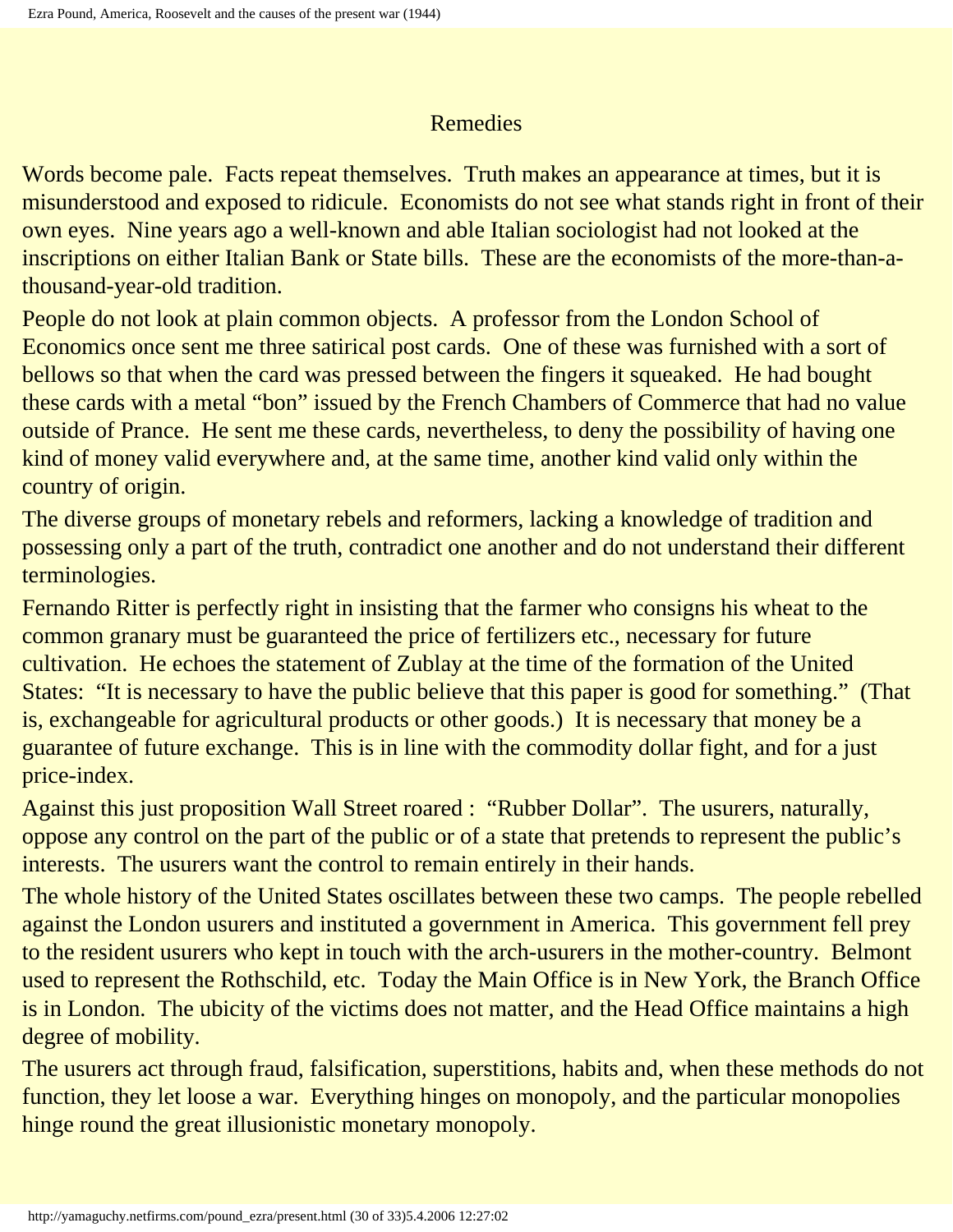## **Bibliography**

No vast reading is needed to understand this phase of history, if the reader begins from the beginning, that is, with the POLITICS and ECONOMICS of Aristotle, and the Orations of Demosthenes, that against Dionysius, for example. The case of the United States, in particular, has been exposed in the books here below listed. As a beginning read the writings of John Adams and of Jefferson.

C. Bowers: <sup>J</sup>EFFERSON AND HAMILTON, for the Scandal of the Assumption. Van Buren: Autobiography.

Henry Adams: Four volumes on the Administration of Jefferson and of Madison. Henry Adams is less interested in a specifically Economico-Monetary study.

Novelists and playwrites, once in a while, give one a clearer idea than professors. One can learn more from Ernest Poole's THE HARBOUR about fast sailing-ships; and from William Mahl's TWO PLAYS OF THE SOCIAL COMEDY about the attempt of monopolizing the gold in 1869, than he is likely to learn from historiographers.

I have already touched on the REPORT OF THE NATIONAL SURVEY OF POTENTIAL PRODUCT CAPACITY, 1935, New York City Housing Authority.

Irving Fisher was the first man to publish, in America, STAMP SCRIP, a book that clearly treats the Gesellist economy. The basic book of this school is THE NATURAL ECONOMIC ORDER, by Silvio Gesell.

H.A. Fack of Los Angeles, California, is its American Editor. For years he has been publishing an idealistic monthly THE WAY OUT.

The Alberta (Canada) revolt proceeded from the theories of C.H. Douglas mixed with Gesellism. To get acquainted with the Technocrats' tendencies Dexter Kimball's INDUSTRIAL ECONOMICS would be useful.

D.R. Dewey's FINANCIAL HISTORY OF THE UNITED STATES could be of help to students already prepared to understand the importance of the facts listed in it. This book lacks, perhaps, total candour. It has been reprinted in various editions beyond the 12th, and it is a favourite textbook in Universities. If my memory serves me right, Dewey does not mention any of the abovementioned writers, except Henry Adams, who is not dangerous.

The students' lack of preparation these days, this modern schizophrenia called demo-liberal, derives front the neglect in the study of the Classics, and from the erroneous idea that Greek is a dead language, and that it is not useful to prepare ourselves for the modern way of life. We begin with Adam Smith instead of beginning with Aristotle. Or the student is beclouded with the Esthetics, Poetics, and Metaphysics. Commercial schools would profit, if not by the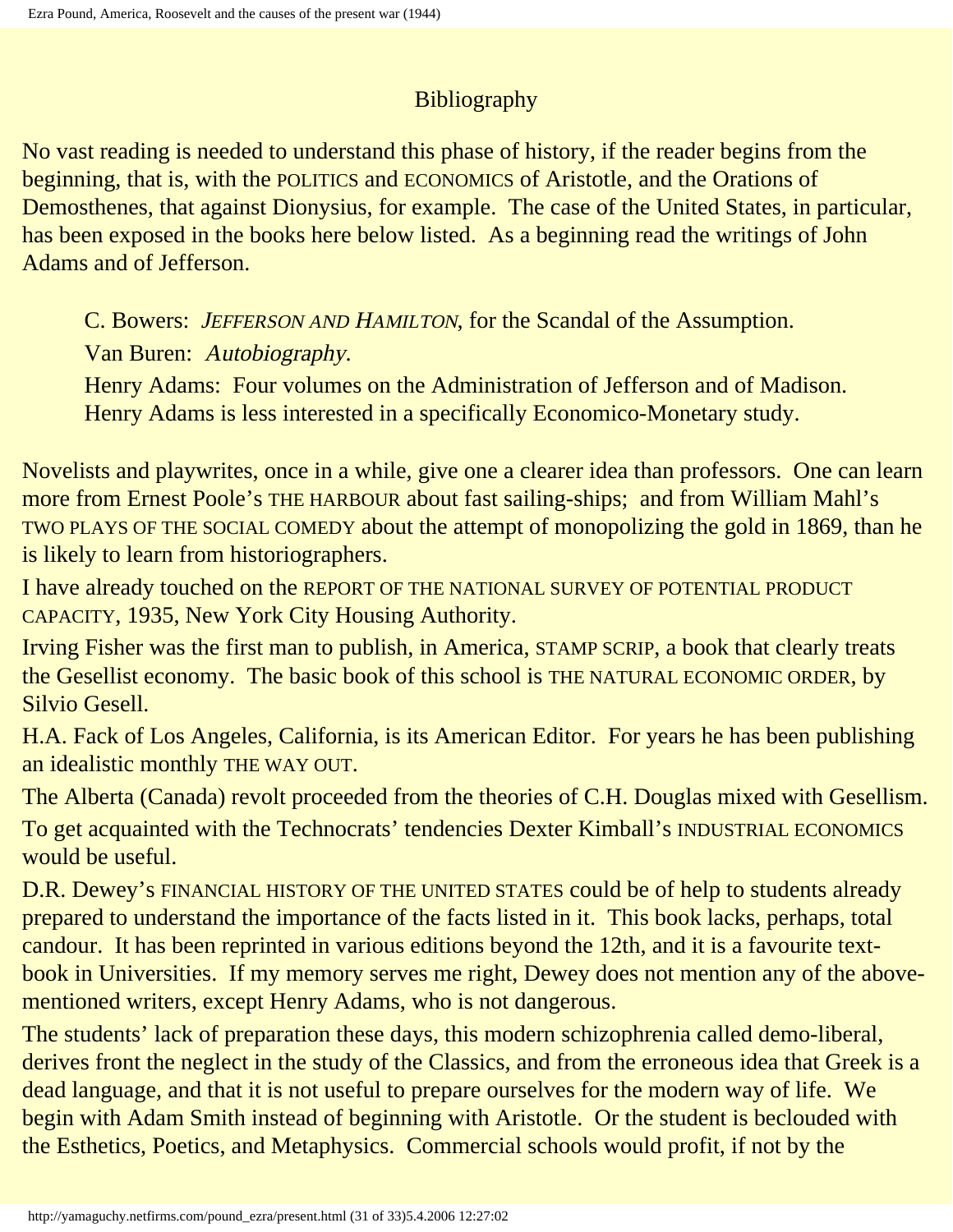complete text, by studying, at least, some good edition of selected passages of translations. Those who consider this arrangement scandalous and want to be erudite, could furnish themselves with the entire text and a special index of passages that have an immediate and direct importance for the affairs of today. This could serve as true teaching for life, and this second arrangement would not harm any man of good will.

## Chronological Table

regarding other facts, plus a few indications as to the degree of perspicacity existing during the diverse epochs in America.

1684—England suppresses the Mint of Massachusetts which had coined a little silver.

1814—Calhoun opposed the process in which the government was forced to get its own credit on loan.

1819—Crawford issued Treasury bills bearing no interest.

1825—The industrial crisis in England led to dumping on the American market, glutting it with merchandise of bankrupt prices.

1832—Jackson : "THE REAL VALUE OF LAND IS DUE TO LABOUR".

1834-5—Jackson eliminates the national debt. The United States was left with no debt whatever.

Upon examining the receipts and the expenditures of the government between 1816 and 1833, even Dewey admits that the great decrease of expenditure was due to the reduction and, finally, to the elimination of the payments of interest on public debt.

Briefly :

1816—Receipts \$47,677,000.00 Expenditure \$31,196,000.00 1833—Receipts \$33,948,000.00 Expenditures \$23,017,000.00 Interest on the Public Debt : In 1833 \$303,000.00, and later ZERO. 1836—The National Treasury, having an active balance, distributed this money to the different states.

Without going back to the legendary Mohammedan Calif, those who, because of ignorance, shouted that C.H. Douglas's proposal of a National Dividend was a scandal and a novelty, may